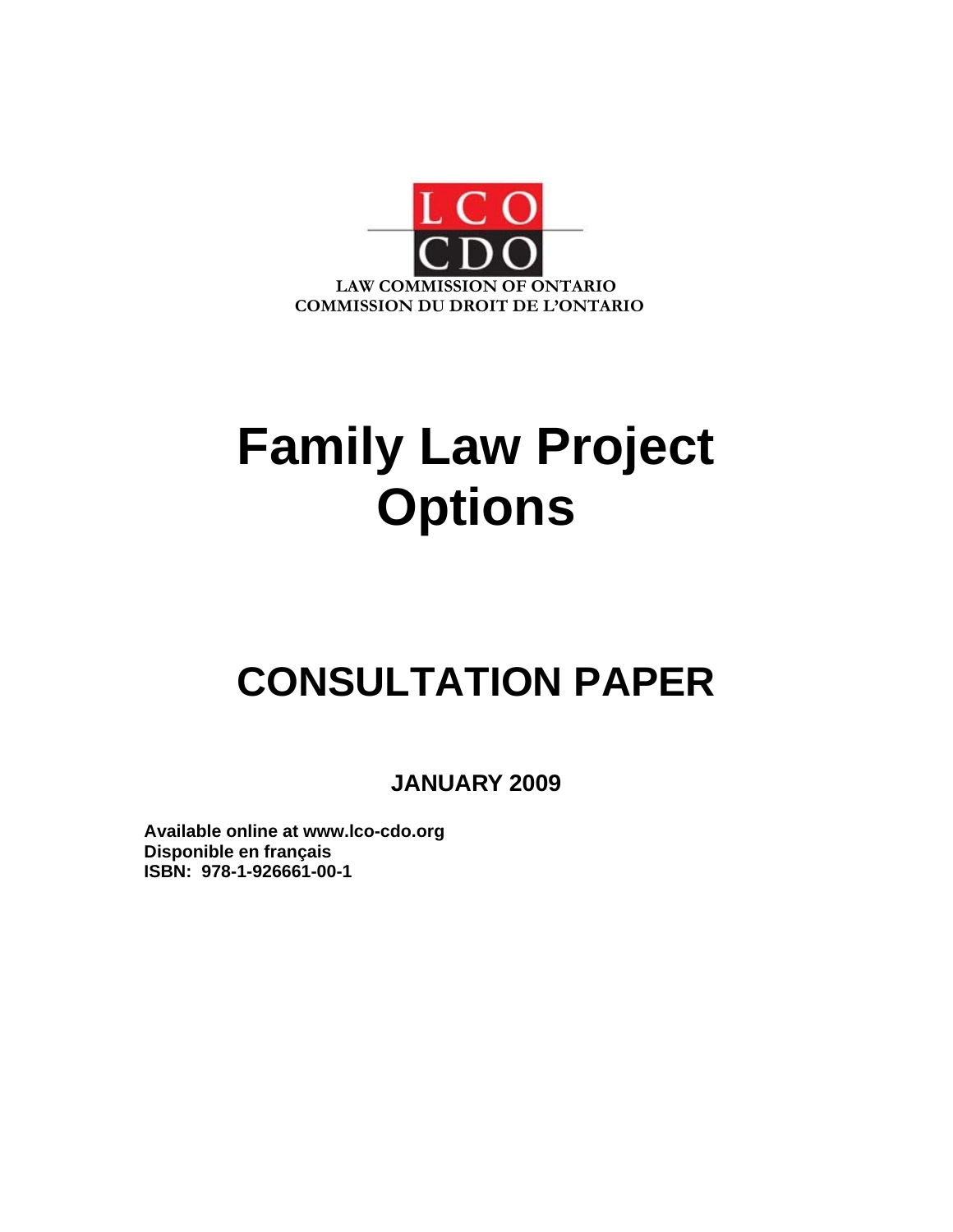Launched on September 7, 2007, the Law Commission of Ontario (LCO) is a partnership among the Ministry of the Attorney General, Osgoode Hall Law School, the Law Deans of Ontario's law schools, the Law Foundation of Ontario, and the Law Society of Upper Canada. It operates independently of government.

The LCO has a mandate to recommend law reform measures to increase the legal system's relevance, effectiveness and accessibility; to clarify and simplify the law; consider technology as a means to enhance access to justice; and stimulate critical debate about law and promote scholarly legal research. Its mission is to become a leading voice in law reform. The LCO's core values are independence; integrity; excellence; innovation; relevance; open-mindedness; transparency; diversity; inclusiveness; multi/interdisciplinarity; collaboration; pragmatism; efficiency and accountability.<sup>1</sup> As stated in its strategic plan, "the LCO is premised on a vision of law reform as a creative yet pragmatic endeavour."<sup>2</sup> Chosen LCO reform projects reflect this vision.

Law Commission of Ontario Computer Methods Building Suite 201, 4850 Keele Street Toronto, Ontario, Canada M3J 1P3

Tel: (416) 650-8406 Fax: (416) 650-8418 General E-mail: LawCommission@lco-cdo.org www.lco-cdo.org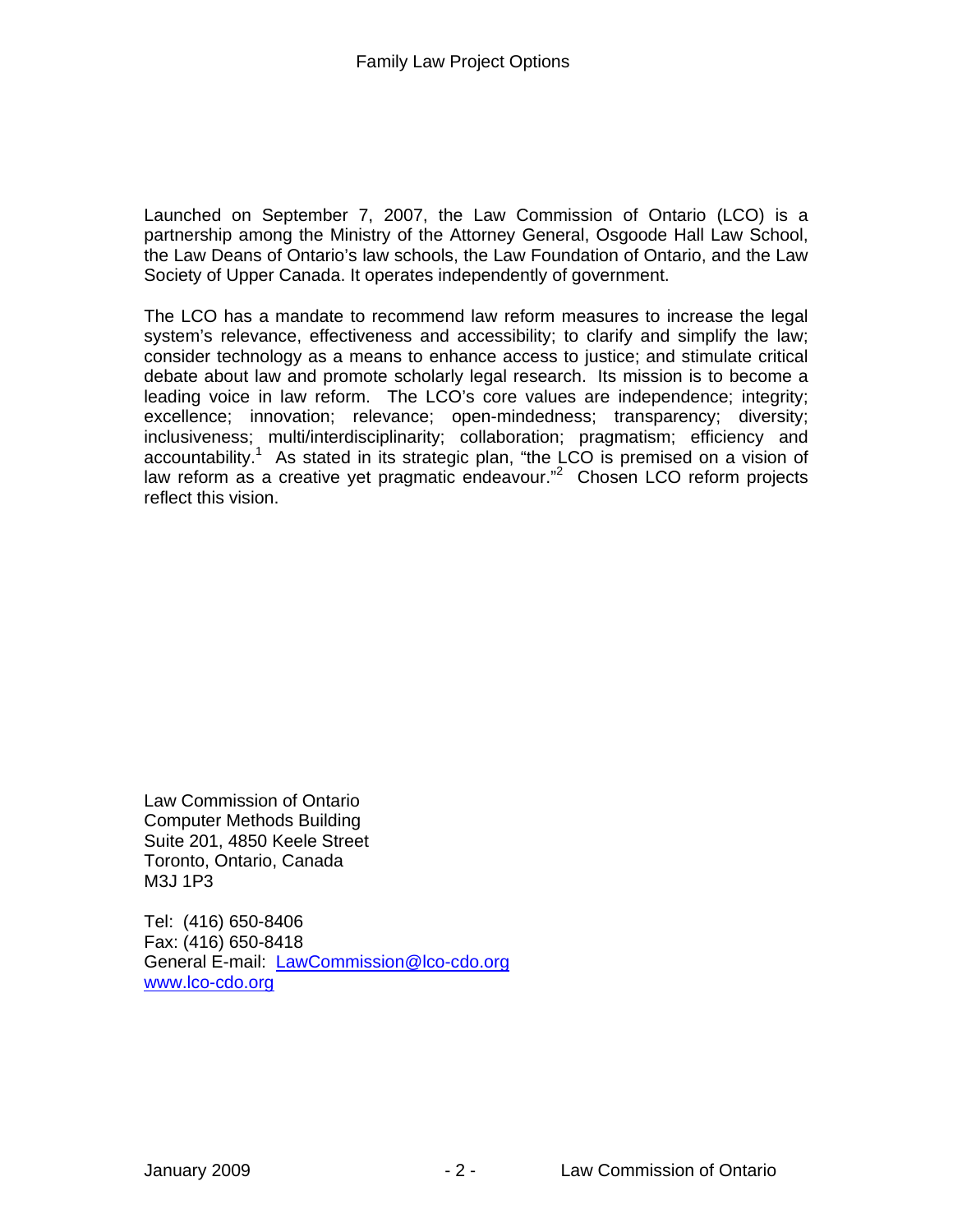# **TABLE OF CONTENTS**

| L                                                                                |
|----------------------------------------------------------------------------------|
| Ш.                                                                               |
| А.                                                                               |
| <b>B.</b>                                                                        |
| 1 <sub>1</sub>                                                                   |
| 2.                                                                               |
| C.                                                                               |
| D.                                                                               |
| III.                                                                             |
| А.                                                                               |
| 1.                                                                               |
| 2.                                                                               |
| 3.                                                                               |
| 4.                                                                               |
| 5.                                                                               |
| Lesbian, Gay, Bisexual, Transgendered, Queer and Intersexed<br>6.                |
| 7.                                                                               |
| 8.                                                                               |
| 9.                                                                               |
| <b>B.</b>                                                                        |
| C.                                                                               |
| 1 <sub>1</sub>                                                                   |
| Supplementing Current Family Law Initiatives in Ontario 12<br>2.                 |
| 3.                                                                               |
| $\mathbf{4}$ .                                                                   |
| IV.                                                                              |
| А.                                                                               |
| Defining the Roles of Ontario Family Justice System Actors  14<br>1 <sub>1</sub> |
| В.                                                                               |
| The Matrimonial Home's Legislative Framework in Ontario 16<br>1.                 |
| V.                                                                               |
| VI.                                                                              |
| VII.                                                                             |
|                                                                                  |
|                                                                                  |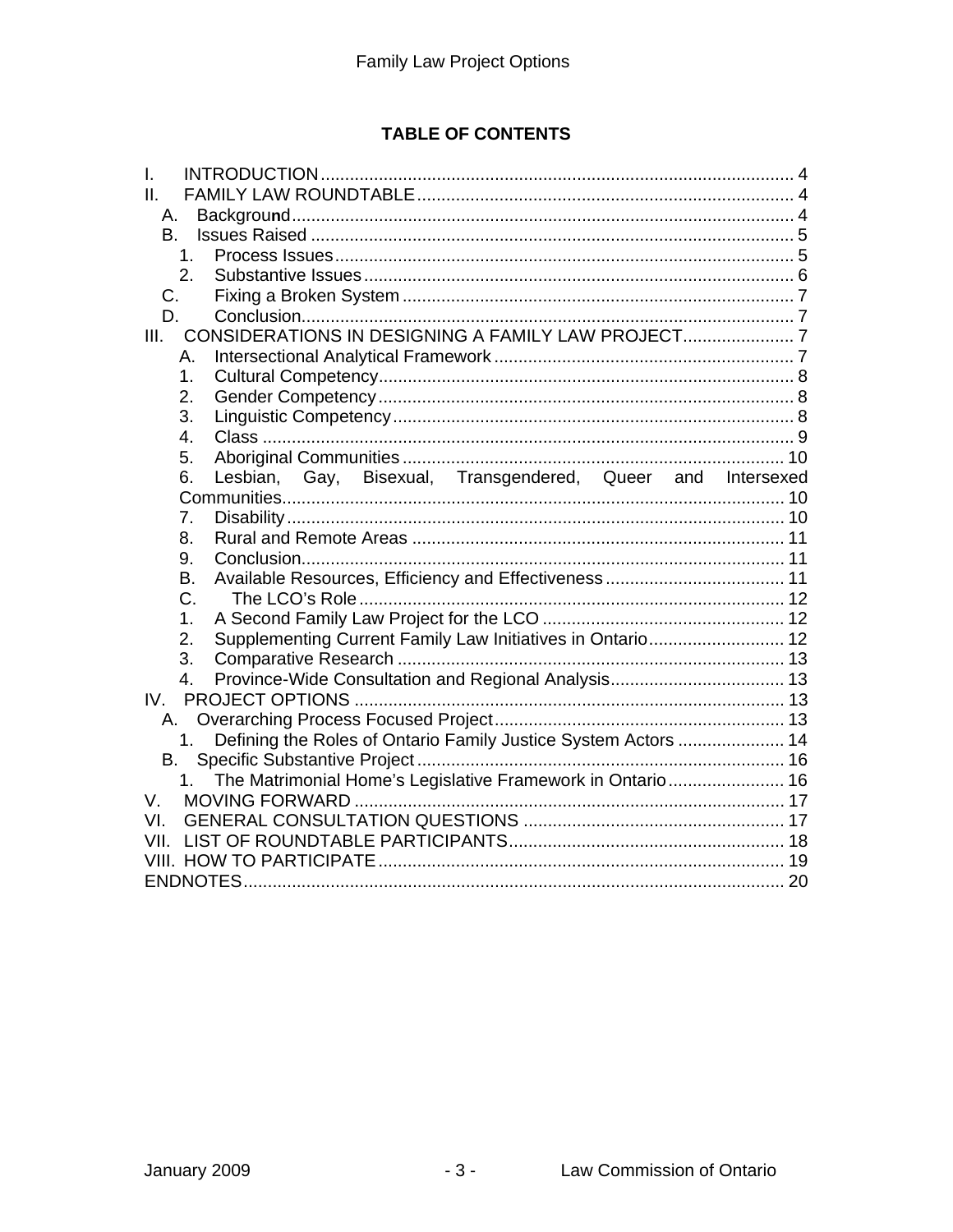## **I. INTRODUCTION**

This paper is part of a long term consultation process regarding project possibilities for the LCO, which started two years ago, even before the official launch of the LCO. From the beginning, it became clear that there were serious concerns in the area of family law in Ontario. The area of family law has been subject to much criticism for a number of years.<sup>3</sup> On November 30, 2006, individuals interested in law reform held a Creative Symposium to discuss the creation of a new law reform commission for Ontario and to set priorities and identify potential law reform projects. Creative Symposium participants suggested several potential studies in family law including the definition of legal parenthood; previous Ontario Law Reform Commission Reports on property and pensions that have never been acted on; spousal support obligations/guidelines, based on already conducted previous research; child custody and restructuring parenting; domestic contracts; intersection between family law and bankruptcy; family law obligations, what they should/shouldn't encompass; dependency issues in family law, for example parents claiming support from their children; harmonization of federal/provincial law for service delivery.<sup>4</sup>

The LCO also received directly proposals for comprehensive review of family law. The proposals came from a wide variety of sources, including academics, family law, estates and trusts practitioners, the courts and the government. The LCO Board of Governors also asked Professor Lorne Sossin to consult with various organizations and recommend projects and initiatives that the LCO might undertake as its initial research priorities and Professor Sossin received a number of suggested projects in this area. Proposals to Professor Sossin included the division of pensions on marriage breakdown, the legal definition of the family, discrimination against same-sex couples, estates issues, a study of the establishment of a mandatory registry that records the genetic parents of all children born in Ontario, alternatives to self-represented litigants in family law, enforcement of custody and access orders and issues relating to the structure of the courts.<sup>5</sup>

The LCO heard that pension division was of particular urgency and adopted a project in that area at its inception that it has recently completed. Otherwise, the broad range of family law proposals prompted the LCO to continue the consultation process in order to identify the greatest concerns in the area. Accordingly, in September 2008, the LCO organized a Family Law Roundtable. The aim of this paper is to discuss ideas that emerged from the Family Law Roundtable and to lay out two new project possibilities for the LCO in the area of family law. The next LCO family law reform project will respond to concerns expressed during the ongoing LCO consultation process and especially during the Roundtable.

The LCO invites various stakeholders in the area of Ontario family law and the Ontario population in general to respond to this paper, comment on project options and let us know what project they believe the LCO should undertake. This project options consultation process will take place in February and March 2009. Following these discussions, the LCO will develop a family law project proposal to be submitted to its Board of Governors for approval.

#### **II. FAMILY LAW ROUNDTABLE**

#### **A. Background**

The LCO Family Law Roundtable took place on September 13, 2008. The purpose of the Roundtable was to bring together experts and stakeholders in the area of family law, from across Ontario, to discuss and narrow down family law reform options for the LCO. Thirtythree representatives of various organizations participated in the Roundtable (see Part VII for a list of attendees). Participants included legal clinic workers, community organizations'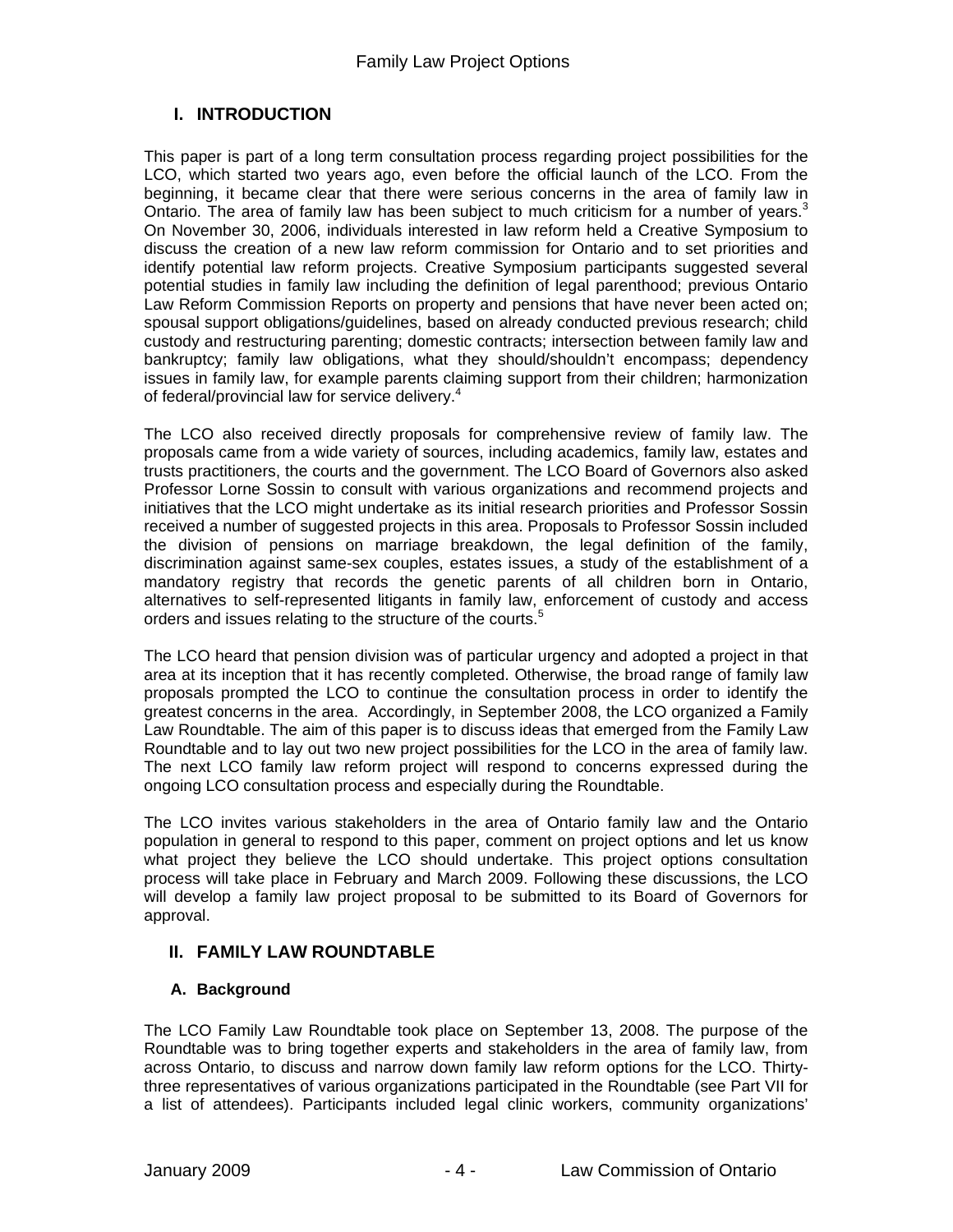representatives, family lawyers, judges, law professors, legal organization representatives and government representatives. They came from across Ontario. A range of minority and marginalized groups including Aboriginal, racialized, anti-violence against women, disability and low income groups, were also represented. The LCO warmly thanks all participants for their contribution to the family law consultation process.

To prepare Roundtable discussions, the LCO circulated a pre-conference paper entitled "Roundtable on Family Law Reform: Getting Started on the Discussion" among participants. This paper pointed out some of the main themes for discussion at the Roundtable:

- Social trends;
- Procedural issues:
- Substantive issues; and
- Project design.

This paper provided guidelines for discussion to the participants; however, participants were free to conduct the discussion as they wished and to establish what they perceived to be priorities in the area of family law.

During the Roundtable, participants were divided into two groups that included representatives of each type of organization mentioned above. The LCO hired two facilitators and LCO staff acted as an observer in this process. It is worth noting that members of each group raised similar topics.

#### **B. Issues Raised**

#### *1. Process Issues*

Very early in the day, participants expressed the need for reform related to the family law process. Process issues appeared to have a particularly serious impact on participants' working lives. For example, one judge expressed the difficulty of not receiving enough and appropriate information from unrepresented litigants in order to be able to make the best decisions. Process issues also appeared to have, perhaps more importantly, a significant impact on the participants' clientele. For example, a representative of a Family Law Information Centre (FLIC) explained how frustrated users of the family justice system were at not being able to understand the language used by lawyers and other actors in the system and how, as a result, they felt disempowered.

A number of concerns related to delay and particularly to the need to attend to urgent matters expeditiously. A participant explained that if it takes four months to obtain a conference date, some people will have no other choice but to engage the police to respond to the violence they are enduring. Ontarians should not have to wait for conflicts to escalate before the relevant actors of the family justice system become involved. Participants suggested the following efforts (among others) would help address delay:

• a triage system that could identify and distinguish urgent issues, issues related to children and child protection, as well as issues related to violence and child custody for example;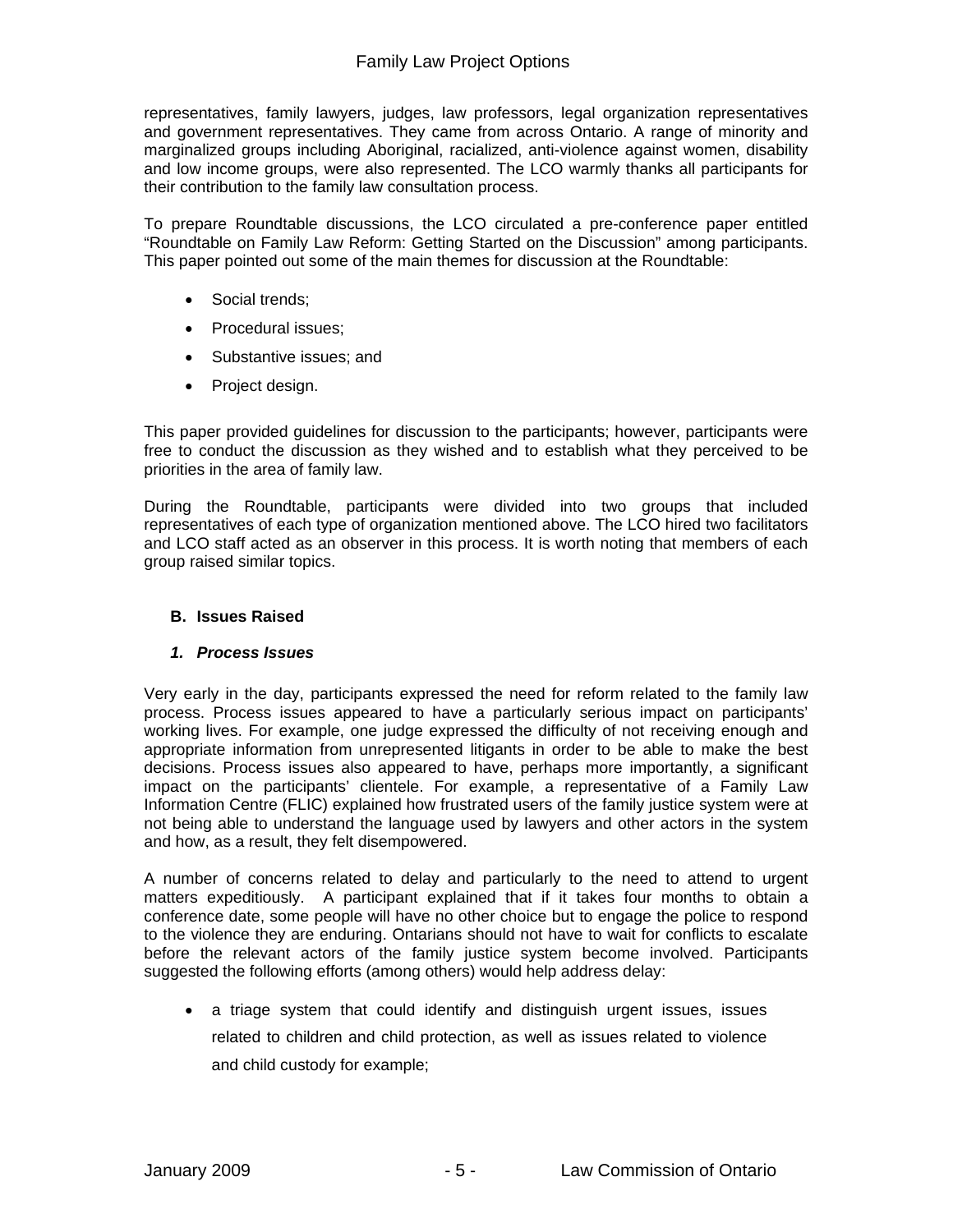- unbundling family law issues to facilitate resolution of simple issues without triggering the use of the entire court system;
- a case management system; and
- more frequent use of settlement conferences.

Some mentioned that they would want to see the LCO examine issues related to conflict resolution. These participants believed that research should be geared towards finding out what drives conflict resolution and try to get away from a 'one-size-fits-all' model of conflict resolution. Part of this concern is the tension between public and private dispute resolution. Some of the problems with each of these dispute resolution systems include the following:

- lack of flexibility in the court system;
- lack of precedent in private dispute resolution;
- unclear guidelines as to when it is appropriate to use mediation; and
- mediators' difficulties in terms of identifying unequal power dynamics between parties.

In addition to the issues stated above, participants raised the following process related issues:

- difficulties around disclosure obligations in family law;
- need for popular legal education about the *Family Law Act*, especially for parents; and
- need for better understanding the interaction among the criminal, family, child protection and immigration systems.

#### *2. Substantive Issues*

In addition to concerns related to process, participants agreed on a number of important substantive issues requiring reform. In general, participants identified a need for reviewing part I (family property) and II (matrimonial home) of the Family Law Act (FLA).<sup>6</sup> Some raised the issue of common law spouses' property in relation to these two parts of the *FLA* and whether *Nova Scotia (Attorney General) v. Walsh<sup>7</sup> should be followed in Ontario. However,* others believed that the issue of the definition of the term "spouse" and differences in the legal regime between married and unmarried couples had already been looked at by the previous Ontario Law Reform Commission<sup>8</sup> and that it would not necessarily be worth pursuing for the LCO. In general, participants wanted to see corrections to errors in the *FLA*.

Participants mentioned the calculation of pension division, an issue that the LCO was already working on at the time of the Roundtable and regarding which the LCO since produced recommendations and a report.<sup>9</sup>

Others mentioned the following topics, which may be the subject of law reform:

- possibility of departing from the equalization scheme;
- definition of an adult child: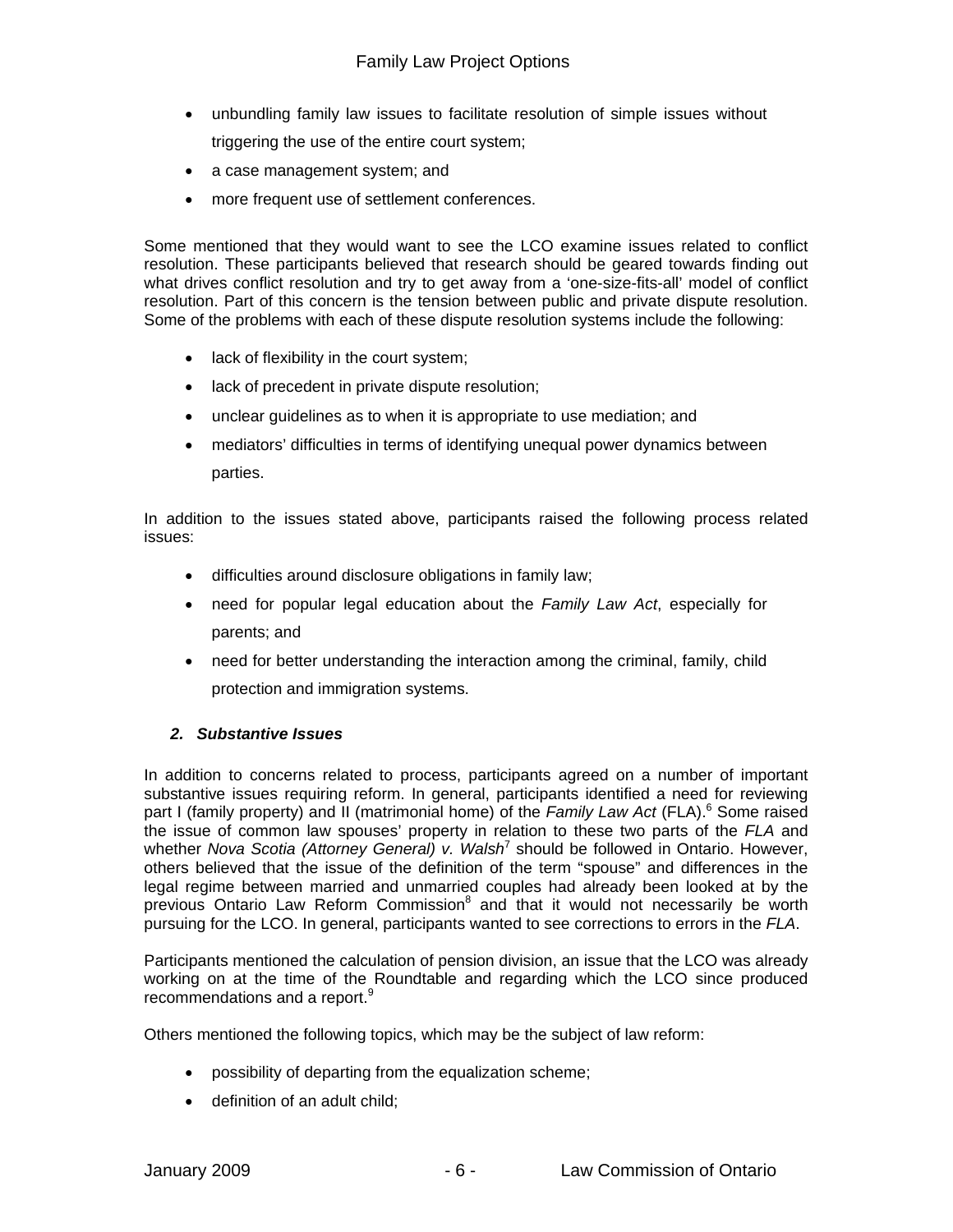- need for cooperation between federal and provincial governments in rethinking custody issues;
- need for mobility guidelines in cases where parents relocate post separation;
- recalculation of support; and
- emergency civil protections.

#### **C. Fixing a Broken System**

As the range of issues identified above suggests and as Roundtable participants expressed, it appears that the family justice system is "broken". In other words, the system as a whole needs to be fixed. Various parts of the system need to be reviewed, improved and better coordinated to ensure that the entire system can work properly. As mentioned above, one example of this broken system is the lack of integration between public and private dispute resolution mechanisms. Because of the state of the system, it is crucial that the LCO respond to a real, identified need among the Ontario population.

In the face of a "broken system", one must ask whether doing anything other than studying all the pieces of this system and bringing them together makes sense. One must also ask whether it is useful to study only pieces of such a system. Roundtable participants debated whether a "quick fixes" approach was better than a systemic one. Whichever approach it takes, the LCO, as any other actors in the system, must remain aware of the work of others who are attempting to fix other parts of the system. If the LCO identifies a specific aspect of the family law system to study, it must consider how the larger impact of work on specific issues affects the overall (dis)functioning of the system. This is not a simple task and there is a danger that working on only one part of the system may reinforce already existing problems related to the coordination of the various parts of a broken system. On the other hand, a systemic approach may be too broad for the LCO to adopt on its own. The LCO must take these challenges into account in its choice of a family law project.

#### **D. Conclusion**

The Family Law Roundtable discussions helped flesh out reform project possibilities for the LCO. During that process, the insights of participants from various Ontario regions who perform different roles in the family justice system were particularly helpful. At the end of the Roundtable day, the Executive Director announced that the LCO would narrow down project option possibilities and prepare this options paper for circulation paper among participants as well as the larger community in order to obtain their feedback and develop a family law project proposal to be submitted to its Board of Governors for approval.

#### **III. CONSIDERATIONS IN DESIGNING A FAMILY LAW PROJECT**

Before describing two family law project possibilities for the LCO in the next section, this section will explain three significant considerations that need to be taken into account when designing a law reform project for the LCO, all raised during the Roundtable. The first consideration is the necessity to adopt an intersectional analytical framework. The second one is the pragmatic concern with available resources, efficiency and effectiveness. Finally, the last consideration is the role of the LCO in the community.

#### **E. Intersectional Analytical Framework**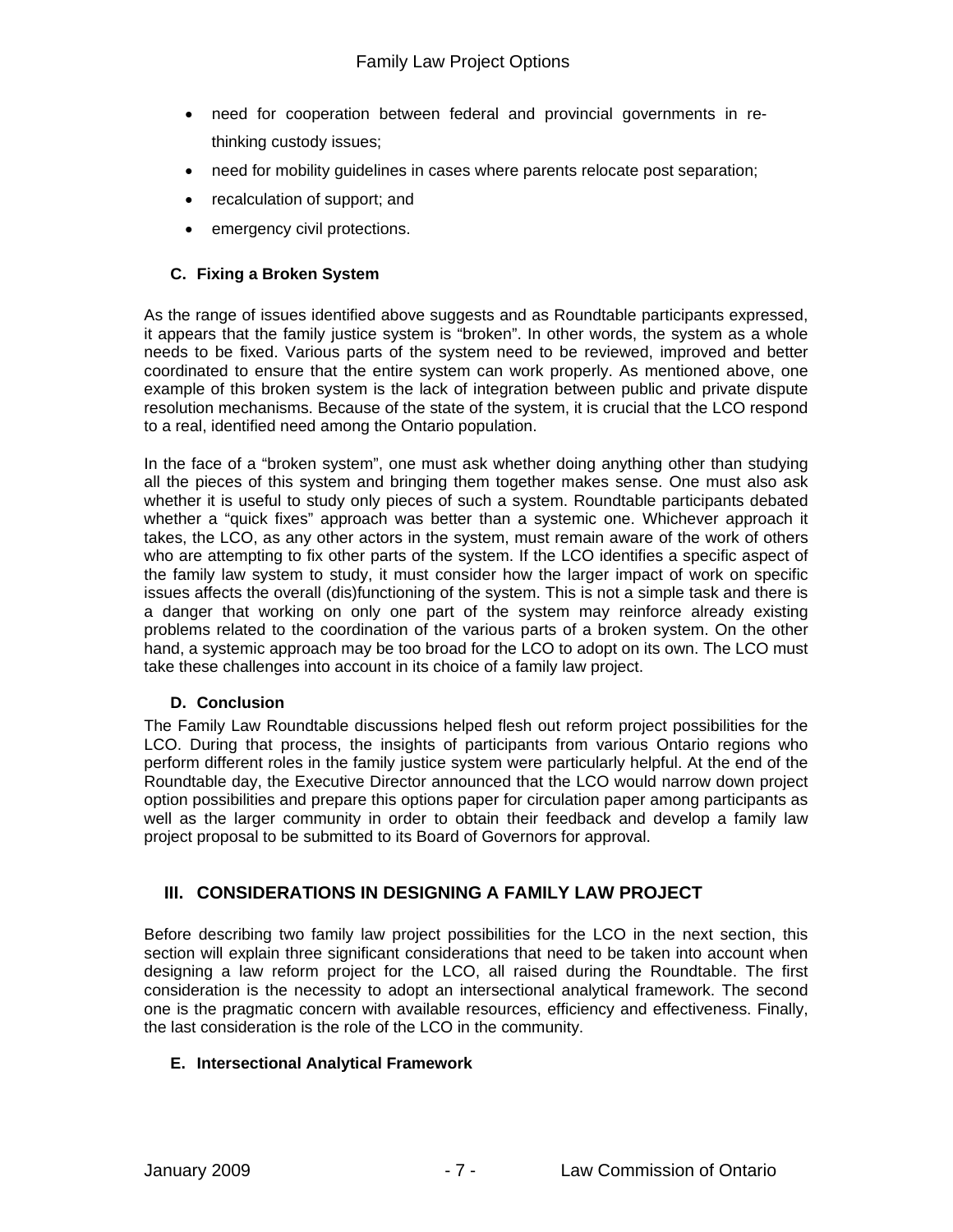In addition to proposing reform project possibilities for the LCO, Roundtable participants provided insight into analytical approaches that should be part of any LCO project. Key considerations came out of these discussions. These considerations are particularly important for the LCO in terms of fulfilling its mandate of increasing access to justice. They are also related to the LCO core values of diversity and inclusiveness mentioned at the beginning of this paper. This section explores some of the elements of an intersectional analytical framework that the LCO should adopt in any of its projects, with reference to specific family law examples provided during the Roundtable.

#### *1. Cultural Competency*

Roundtable participants expressed concern about cultural competency within the family justice system. Lack of cultural competency disproportionately impacts Aboriginal communities and members of various racialized groups, especially non white and non English speaking groups. For example, a Roundtable participant pointed out that an Aboriginal person who is involved in a family dispute might not disclose certain types of information due to cultural norms or previous experience with the legal system. Actors in the family justice system should be trained to ask appropriate questions with respect to such norms and the necessity of developing a relationship of trust.

#### *2. Gender Competency*

Participants also noted a lack of gender competency within the family justice system and expressed dissatisfaction with the processing of domestic violence cases, which problems disproportionately affect women. Participants identified the issue of children's contact with parents whose violent behaviour is a major issue. They also mentioned that issues related to violence were often not addressed properly because female parties were not appropriately represented. These concerns have already been the object of numerous studies. However, according to participants, in practice, much effort remains to be done in order to improve service across gender lines within the family justice system.

#### *3. Linguistic Competency*

Related to cultural competency is linguistic competency. Roundtable participants had different linguistic backgrounds or were connected to various linguistic groups including English, French, Aboriginal and other languages. Language is especially important in the context of family justice. As much as English may be the main language of business, it is not necessarily the language of the family. Increased sensitivity to the issues of linguistic competency and access to justice is therefore appropriate in this area.

French is the second largest linguistic groups in Ontario after English and represents 4.8% of the Ontario population according to the 2006 Statistics Canada census.10 The Ontario francophone population is also the largest in Canada, outside of Quebec.<sup>11</sup> Although many francophones live in Toronto and Ottawa, many live in other locations in Ontario. For example, a francophone from Sudbury participated in the Roundtable. Despite this large francophone presence across Ontario and the fact that Ontario francophones have specific legal rights in Ontario,<sup>12</sup> French language services in the area of family justice are lacking in Ontario. In the Greater Toronto Area and in Sudbury, there are no shelters for female victims of domestic violence with staff who can deliver services in French, and in Ottawa, there are only two.<sup>13</sup> Linguistic competency in Ontario would therefore require specific attention to French language.

Although the Roundtable was held in English, the LCO has a commitment to publishing its main documents in both French and English and the present consultation process will be conducted in both languages.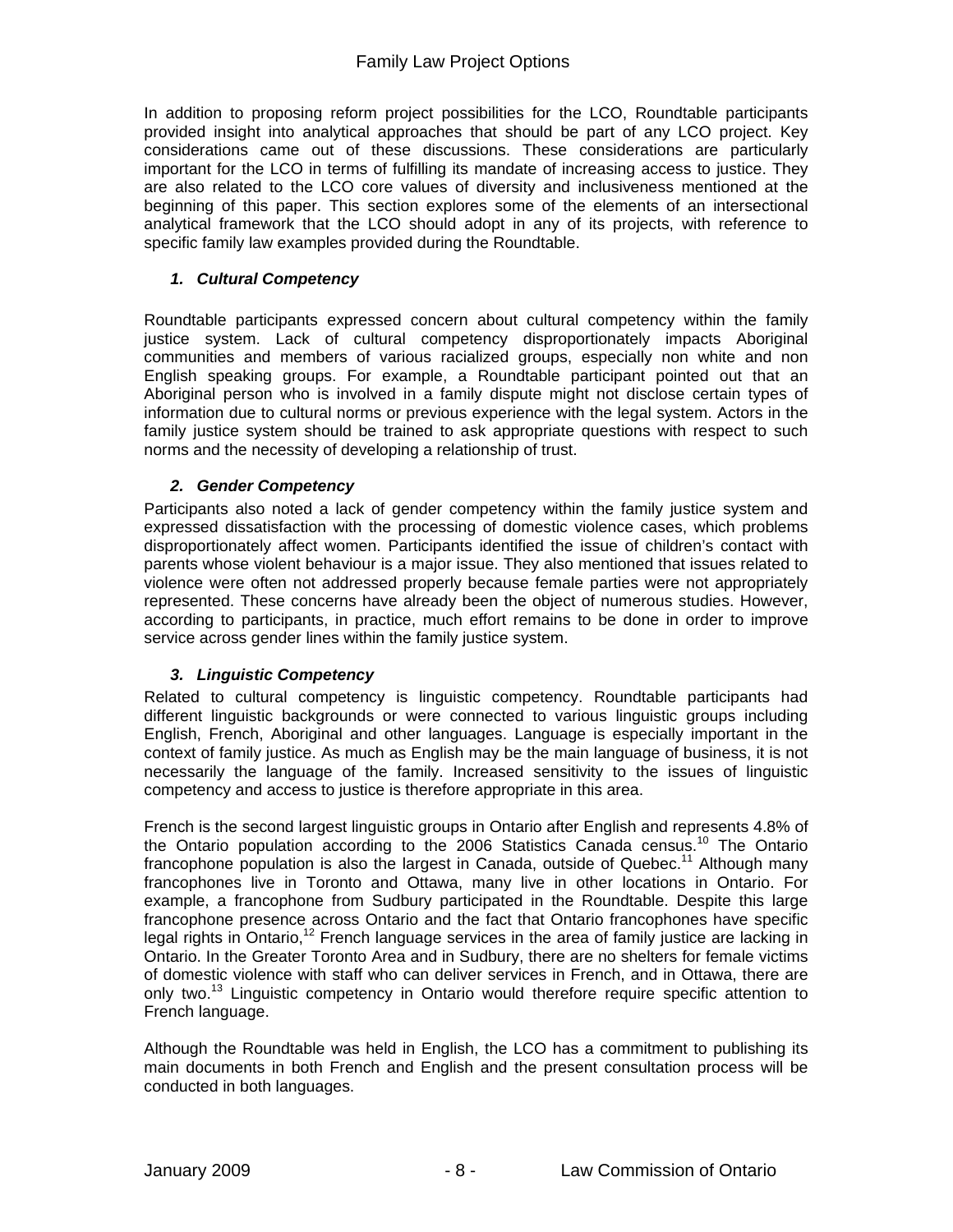In addition to the historical presence of the French language, the province of Ontario has an even longer history of disappearing Aboriginal languages due to colonialism. Cree and Inuktituk are currently the most spoken Aboriginal languages in the province.<sup>14</sup> The lack of supports to revive Aboriginal languages through intergenerational connections is a barrier to developing both cultural and linguistic competency in the delivery of family law services to Aboriginal peoples, another area to which the LCO should pay attention.

In addition to this linguistic diversity, Ontario has a long history of immigration, which resulted in Toronto being one of the cities where the highest number of languages is spoken around the world.15 Many NGOs and community organizations respond to the Ontario population in their first language. Especially when it comes to family issues, access to justice for family members who speak other languages than English and who do not all have the same level of English language skills is crucial. Ontarians must not let linguistic barriers perpetuate damaging family dynamics such as family violence.

People who are more comfortable in other languages than English and who live in smaller centres than Toronto have great difficulty obtaining family justice services. The Family Law Education for Women project is an example of an initiative that helps disseminate plain language family law information in different languages.<sup>16</sup> The Linguistic and Rural Access to Justice Project of the Law Foundation of Ontario is another example of a project that aims at improving access to legal information and services to people who speak another language than English and French, as well as to people living in rural and remote areas of Ontario.<sup>17</sup> These projects provide the LCO with models on how to take linguistic considerations into account.

Although the LCO does not have the capacity to offer multi-lingual consultation processes, it can nevertheless take the linguistic reality described in this subsection into account in thinking about family justice processes and help develop linguistic competency in Ontario.

#### *4. Class*

In addition to linguistic, race and gender analysis, discussions within the diverse group that was present around the table made clear that the family justice system does not currently respond properly and equitably to all users across class divides. Some users of the family justice system are fighting over property division, whereas others who do not own any significant assets are fighting to have a foot in the door of the family justice system to solve issues related to child custody, for example. Among disadvantaged groups, Aboriginal peoples as well as people who live in remote areas of Ontario have a difficult time, if any opportunity at all, moving through the system. In addition, advantaged groups have the luxury of buying private family justice services when they are not satisfied with the public system. A participant also raised the unfairness of forcing low income people into mandatory dispute resolution mechanisms. As a result of these inequalities, problems with the family justice system impact advantaged and disadvantaged groups differently.

The Family Roundtable was helpful in terms of bringing together representatives of a range of more or less economically advantaged groups, although not of differently economically placed system users. Discussions revealed that more effort is needed within the family justice system in order to have meaningful exchanges across profound class differences. For example, participants mentioned that the LCO should examine the following topics:

- links between custody, child protection and the social assistance regime;
- inappropriately low support orders made in favour of women on social assistance;
- custody issues for low income parents; and,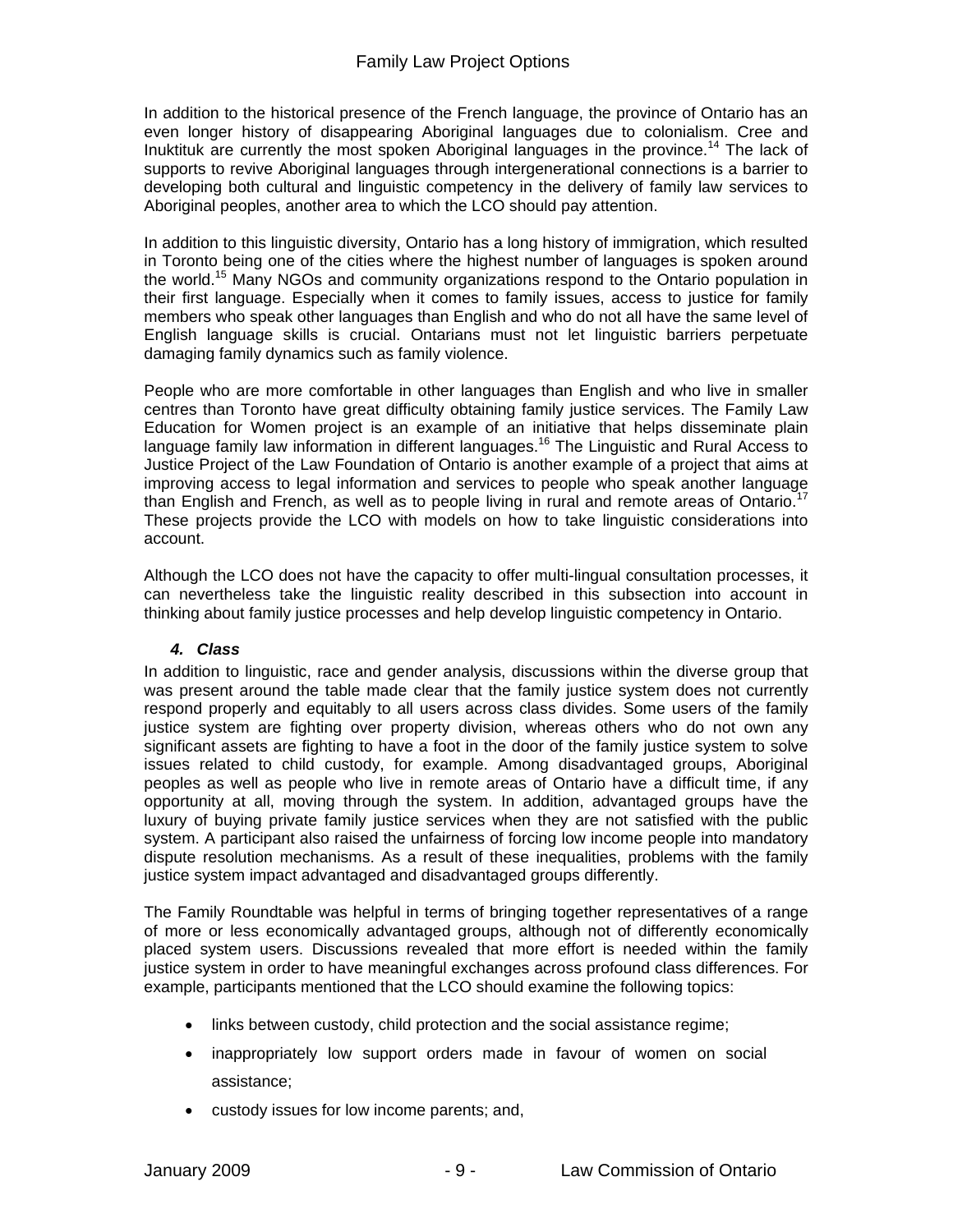• revisiting the Family Responsibility Office<sup>18</sup> system to avoid results such as

removing a parent's main source of income, a trucker's license for example.

Through on-going consultation, the LCO hopes to continue building bridges between these different groups in order to attempt to respond to their concerns and reduce class barriers to the justice system.

At the very least, the Roundtable discussions around class issues made clear that, in any of its projects, the LCO would need to start with the assumption that *the Ontario population has unequal access to and power within the family justice system*. This inequality results from many factors but very importantly from economic power differences. The LCO project will focus on finding better ways to enhance access to justice in a practical way, pragmatism being an important LCO value.<sup>19</sup>

#### *5. Aboriginal Communities*

It is interesting to note that many aspects of the intersectional analysis described in this paper relate to Aboriginal peoples, including cultural, gender, linguistic competency; class and the situation of people living in rural and remote areas. It is therefore important to respond to the specific needs of Aboriginal peoples.

Roundtable participants pointed out that both Aboriginal women and men were disproportionately involved in the family and criminal justice systems. Participants pointed out that not enough has been done in terms of developing dispute resolution mechanisms that are acceptable amongst Aboriginal communities. Some discussed the possibility of developing a specific and distinct dispute resolution system for these communities. The example of tribal courts in the United States was mentioned. Others explained that people on reserve were so busy with child protection issues that they did not want to apply to Legal Aid Ontario. Council or band representatives, people with the appropriate cultural background, and people, who may not be Aboriginal but understand the issues, should be more available and accessible to help solve family disputes.

#### *6. Lesbian, Gay, Bisexual, Transgendered, Queer and Intersexed Communities*

Roundtable participants raised issues related to lesbian, gay, bisexual, transgendered, queer and intersexed (LGBTQI) communities. These issues revolved mainly around LGBTQI persons' rights as parents and the use of reproductive technology. However, in any chosen project, the LCO would need to take into account the various family law models that are present within LGBTQI communities, as well as the difficulties that LGBTQI communities face within the family justice system.

#### *7. Disability*

Disability issues were also raised during the Roundtable. Some of these issues related to child protection. For example, a participant explained that the "best interest of child" test often resulted in disabled women losing their children. It was also mentioned that people living with a disability are not all aware of their rights and of ways to represent their needs. The family justice system is not adapted to various levels of ability. One important question that was raised by a representative of a group working on disability issues was that LCO projects should constantly ask who is not around the table and whose needs have been forgotten. The LCO is currently working on a project related to challenges posed by the system to persons with disabilities; however, this does not mean that other projects should not take into account disability issues, as appropriate in developing a framework and in specific contexts addressed by the project.<sup>20</sup>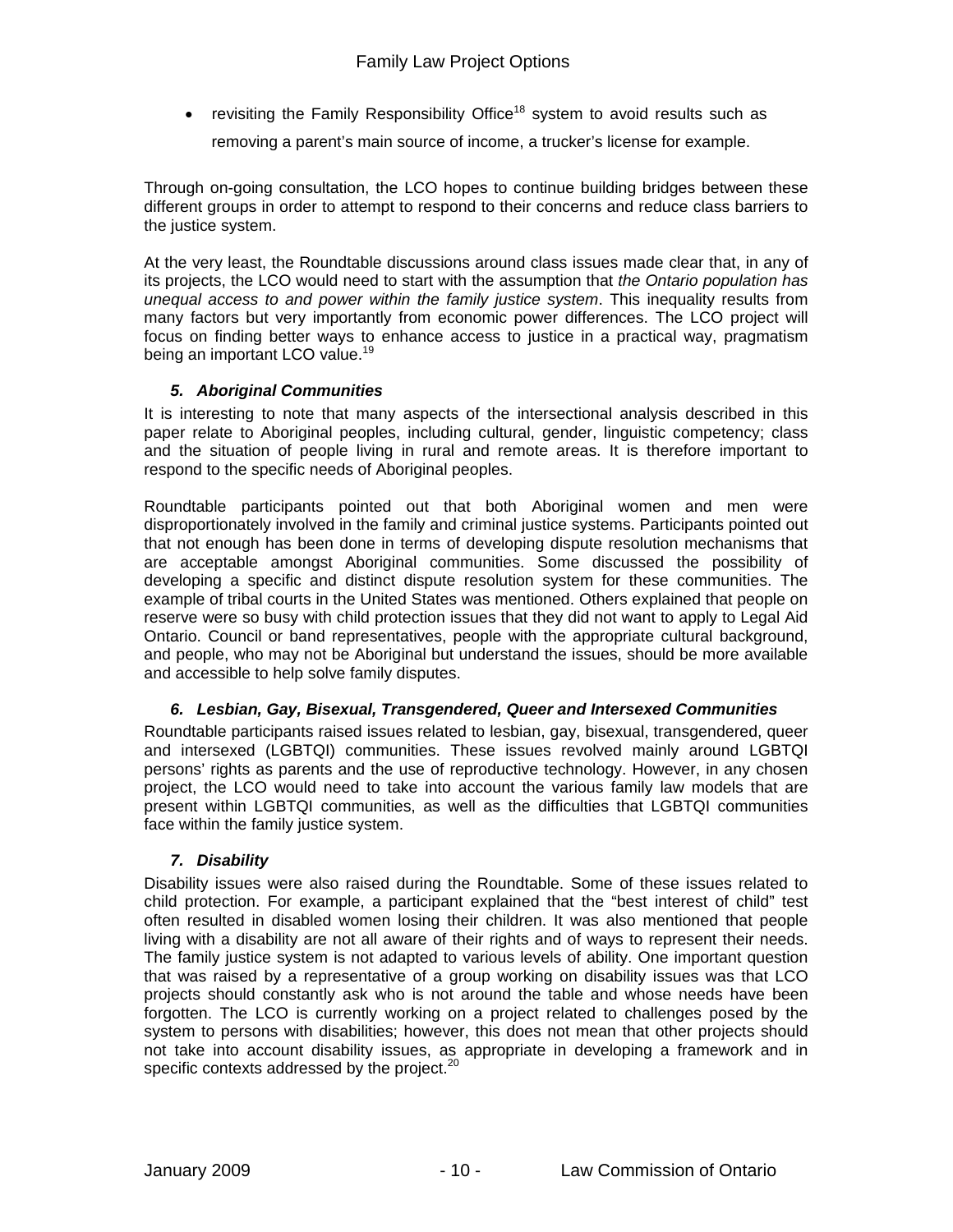#### *8. Rural and Remote Areas*

Ontarians living in rural or remote communities face unique challenges in relation to family justice. These challenges are multiple and specific, due to differences in rural/urban as well as northern/southern environments. For example, a representative from an Aboriginal group described the situation of lawyers and judges who fly to remote northern communities to hear cases. This participant mentioned that these professionals all fly in the same plane, which jeopardises their impartiality. In addition, because they fly to these communities every three or six months, they are disconnected from the reality of the communities they are supposed to serve. In addition, due to time constraints, it is not always possible to present motions and do case conferences. Time limitations mean that steps in the family justice process are sometimes missed. In the face of such a scenario, it is understandable that rural and remote communities question the legitimacy of the family justice system.

Roundtable participants mentioned that it is difficult for system users who have complex needs related to more than one area of the law, family and immigration law for example, to obtain legal services outside large urban centers. Initiatives such as the Linguistic and Rural Access to Justice Project of the Law Foundation of Ontario, described in the linguistic competency section above, help enhance access to justice for these people. This is a good example that the LCO can follow.

#### *9. Conclusion*

The various considerations mentioned in this paper are only a few of the criteria that must be part of any LCO project. They represent the considerations that were most present during Roundtable discussions. However, other considerations such as literacy, education and age, for example, are significant in the area of family law. It will not be possible to explore all relevant factors in this paper but it is worth noting that the LCO is currently conducting research related to older adults and, as mentioned above, disability issues. There may be crossovers between these various LCO projects.

#### **A. Available Resources, Efficiency and Effectiveness**

Among themes that kept coming back in the discussion, Roundtable participants pointed out that the family justice system lacks resources and that existing resources are not used in the most efficient and effective way, which does not help problem-solving. For example, participants noted a significant increase in unrepresented litigants, which is partly due to the insufficient Legal Aid $2^1$  resources in the area of family law and which increases court expenses. The large majority of participants were not optimistic about the likelihood of increased resources and wanted the LCO to take on a doable project in the circumstances, which is consistent with the LCO value of pragmatism.

Participants also mentioned efficiency and effectiveness problems were barriers to the improvement of the system. Such problems create delays, system fragmentation and role confusion. The impact of these problems is not only felt by those who work within this system but also by those this system is supposed to serve.

Another significant consideration in this area is the resources available to the LCO in undertaking projects. The LCO has a limited number of staff, contract researchers and financial resources. It has the capacity to produce official documents in English and French, and may consider occasionally publishing documents in other languages. It is situated in Toronto and cannot ensure a regular in-person presence across Ontario. Currently, the LCO has the capacity to take on a multi-year project in the area of family law. It has the resources to conduct research and explore problems that, although urgent to solve, may require further research. It is therefore important to consider these limits in thinking about a choice of family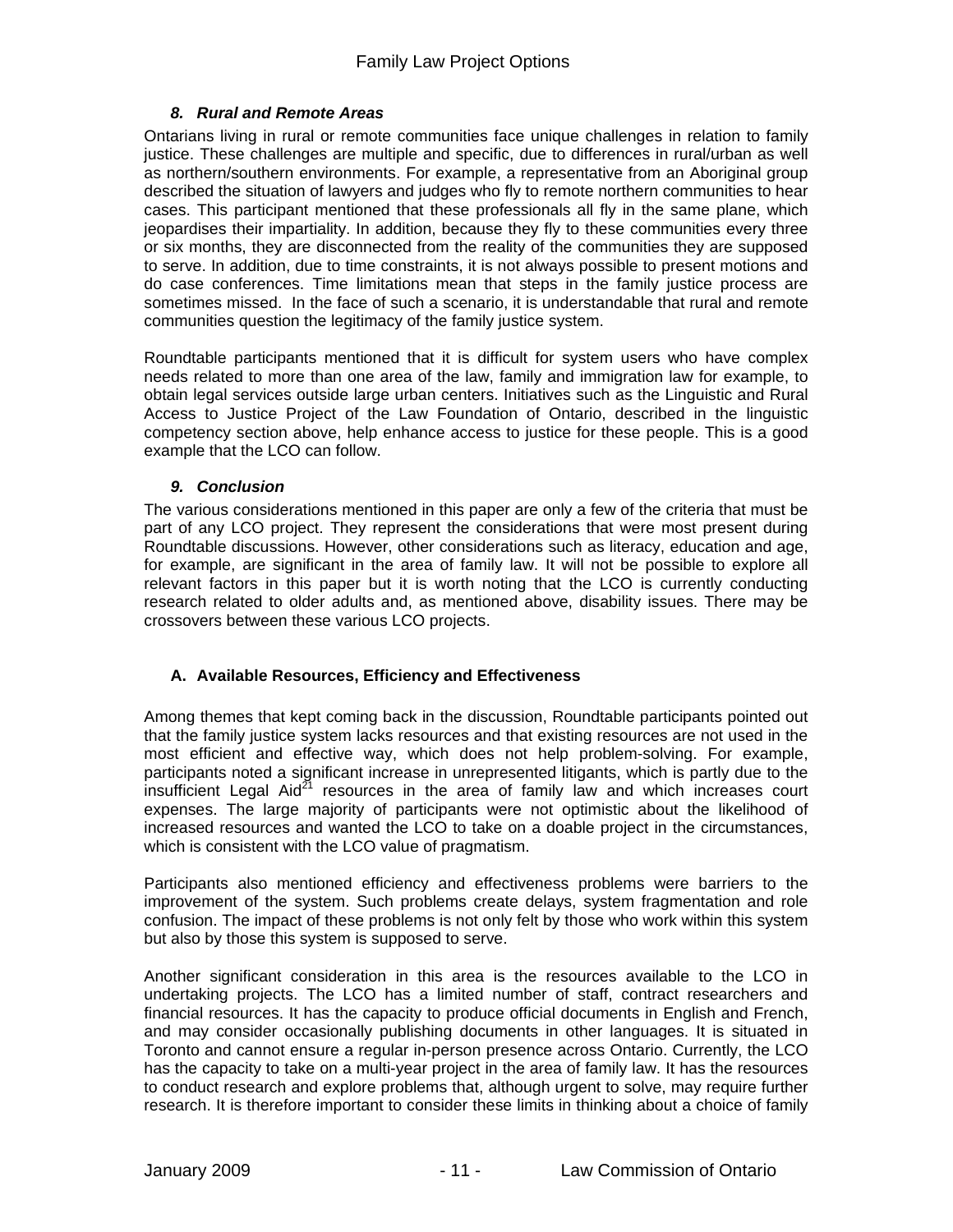law project for the LCO. Roundtable participants agreed that the LCO should not take on a project that is beyond its capacity.

The LCO will not be able to resolve funding, efficiency and effectiveness problems within the family justice system on its own. However, as participants stated, some simple measures, such as better use of technology and communication tools, may be possible to implement and make a difference. Better use of communication technology may benefit groups such as people living with a mobility related disability for example. The LCO can take this consideration into account in its research, recommendations and especially in its consultation process.

#### **B. The LCO's Role**

As mentioned at the beginning of this paper, thinking about project options for the LCO requires keeping in mind the LCO's mandate and role in the community. The Family Law Roundtable was an opportunity to further clarify the role of the LCO.

As an independent body, the LCO has a complementary role to other social actors. In considering projects, the LCO takes into account what other social actors are currently focussing on in terms of family law reform in order to avoid duplication and make the best use of its resources. As expressed in the LCO mandate, the LCO is committed to selecting areas for study that are underserved by other research.<sup>22</sup> This section describes other family law initiatives that are taking place in Ontario today as well as considerations related to research and consultation methodology that were pointed out by Roundtable participants.

#### *1. A Second Family Law Project for the LCO*

Tthe LCO has already undertaken a project in the area of family law, which examined the division of pensions upon marital breakdown.<sup>23</sup> Some of the LCO recommendations in this area have been adopted as part of a newly introduced Ontario bill, *Bill 133 An Act to amend various Acts in relation to certain family law matters and to repeal the Domestic Violence*  Protection Act, 2000<sup>24</sup> This particular project focused on a highly technical substantive family property law issue and applied primarily to married persons. The next LCO family law project could take the LCO in a different direction, focussing as much on common law and married couples, as on single parents and children.

#### *2. Supplementing Current Family Law Initiatives in Ontario*

Currently in Ontario, a number of initiatives in the area of family law are worth noting. As mentioned above, the Ontario government introduced *Bill 133* on November 24, 2008. In addition to pension law reform, this bill proposes changes regarding the possibility of a child's name change as a result of declarations of maternity or paternity, the relationship between child custody and access orders and restraining orders, restraining orders, child custody applications by non parents, the exclusion of debts related to the acquisition or significant improvement of a matrimonial home from the definition of "net family property", the recalculation of child support amounts to reflect updated income information as well as orders regarding conduct of parties, and in particular contact and communication between parties, in family law proceedings related to Parts I, II, III of the *Family Law Act*. *25*

The LCO also participates as an observer to the Ontario Bar Association Family Law Working Group, which seeks to propose practical ways to apply findings from the Mamo report<sup>26</sup> to the unified family court system. Other reports have been recently produced in the area of Ontario family law, including the Osborne Report, the sixth section of which focuses on unrepresented litigants.<sup>27</sup> The Law Commission of Canada report "Beyond Conjugality"<sup>28</sup> focused on the implications of the notion of conjugality in various areas of the law including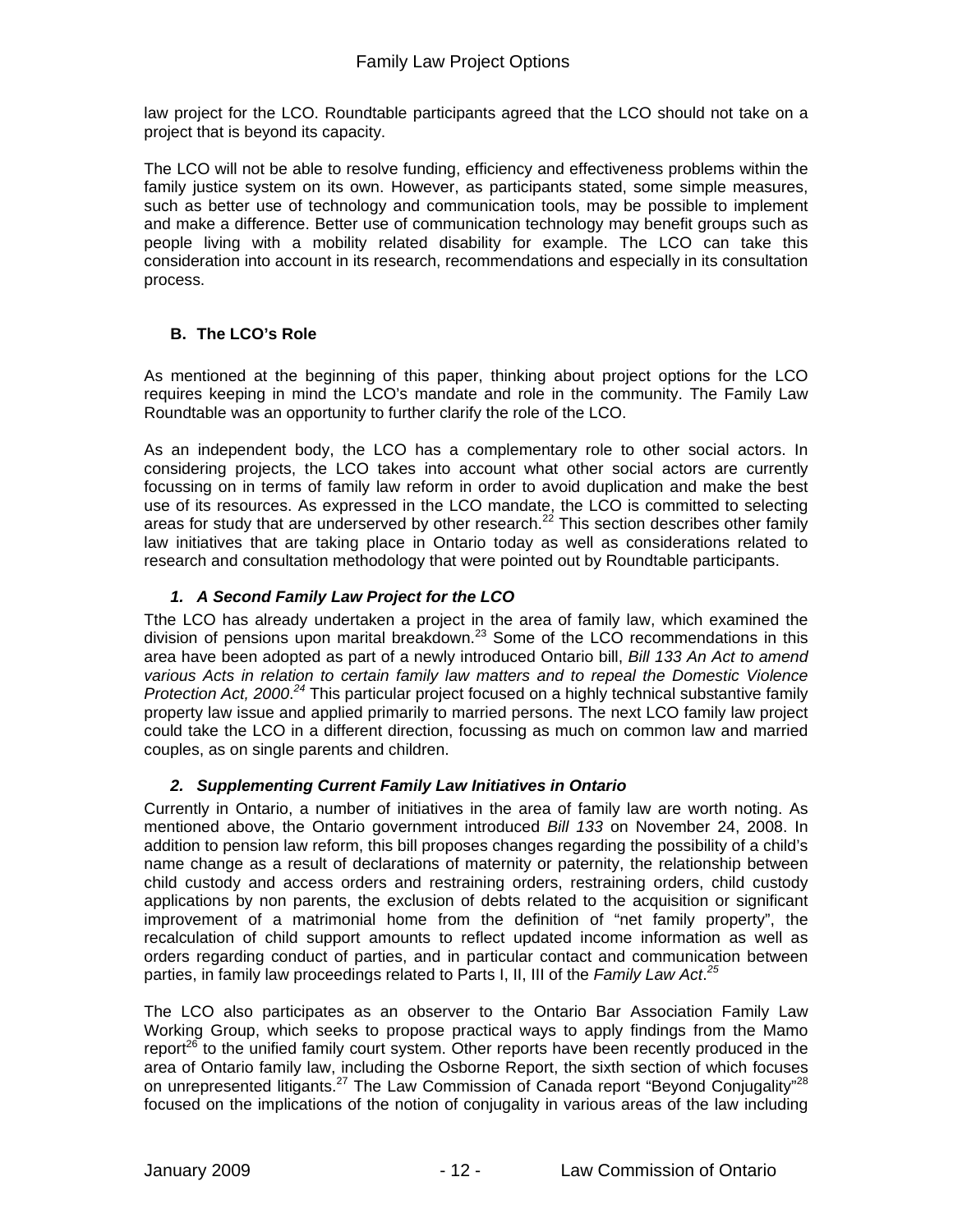family law and contributed to a reflection on the definition of the family. The CLEO report<sup>29</sup> from its Think Tank on the effective use of self-help family law materials by low income and marginalized communities, the results of which the LCO distributed during its Family Law Roundtable, is another example. In brief, many initiatives have been taken recently in the area of family law. In this context, the LCO seeks to propose projects that are different and complementary to existing ones.

As a family law bill has recently been introduced in Ontario and concrete law reform proposals have already been made in the area of family law, such as those found in the research reports named in the previous paragraph, it is important that the LCO does not duplicate research and focus on areas where more research is needed. Based on its research, the LCO will be in a position to support already existing recommendations where appropriate and formulate additional ones.

#### *3. Comparative Research*

In terms of the scope of the chosen project, Family Roundtable participants made clear that the LCO should not reinvent the wheel. Roundtable participants pointed out that other jurisdictions' family justice models should be closely examined as part of any LCO project. The LCO regularly conducts comparative research and agrees with participants that it should inquire into already existing and well-functioning family justice models nationally and internationally. The LCO should build on this knowledge, push it further and perhaps help find new ways to put it into practice.

#### *4. Province-Wide Consultation and Regional Analysis*

The LCO can make a contribution to Ontario family law reform through province-wide consultation and possible media interaction. Because of its mandate to act at the level of the province, it can focus on bringing different voices of the Ontario justice system together. This was the goal of the Roundtable. When the new family law project has been chosen, the LCO will make particular efforts at using technology for its province-wide consultation process. The LCO hopes that such process will also help create an interest and willingness to change things in practice amongst people who already work within the family justice system.

The LCO is committed to reflect the concerns of all Ontarians and is committed to performing a regional analysis in its different projects. This type of analysis has been present in the LCO cheque cashing project<sup>30</sup> and is relevant to this family law project.

# **IV. PROJECT OPTIONS**

The LCO has identified one overarching process oriented project and one specific substantive law oriented project as options for a family law project. The following subsections describe these projects and sets out a series of questions to consider for each of them. The LCO invites your comments and responses to these questions.

# **A. Overarching Process Focused Project**

"A systematic and comprehensive review looking at the delivery of Family Law Justice in Ontario is necessary."<sup>31</sup> Recommendation from the Mamo Report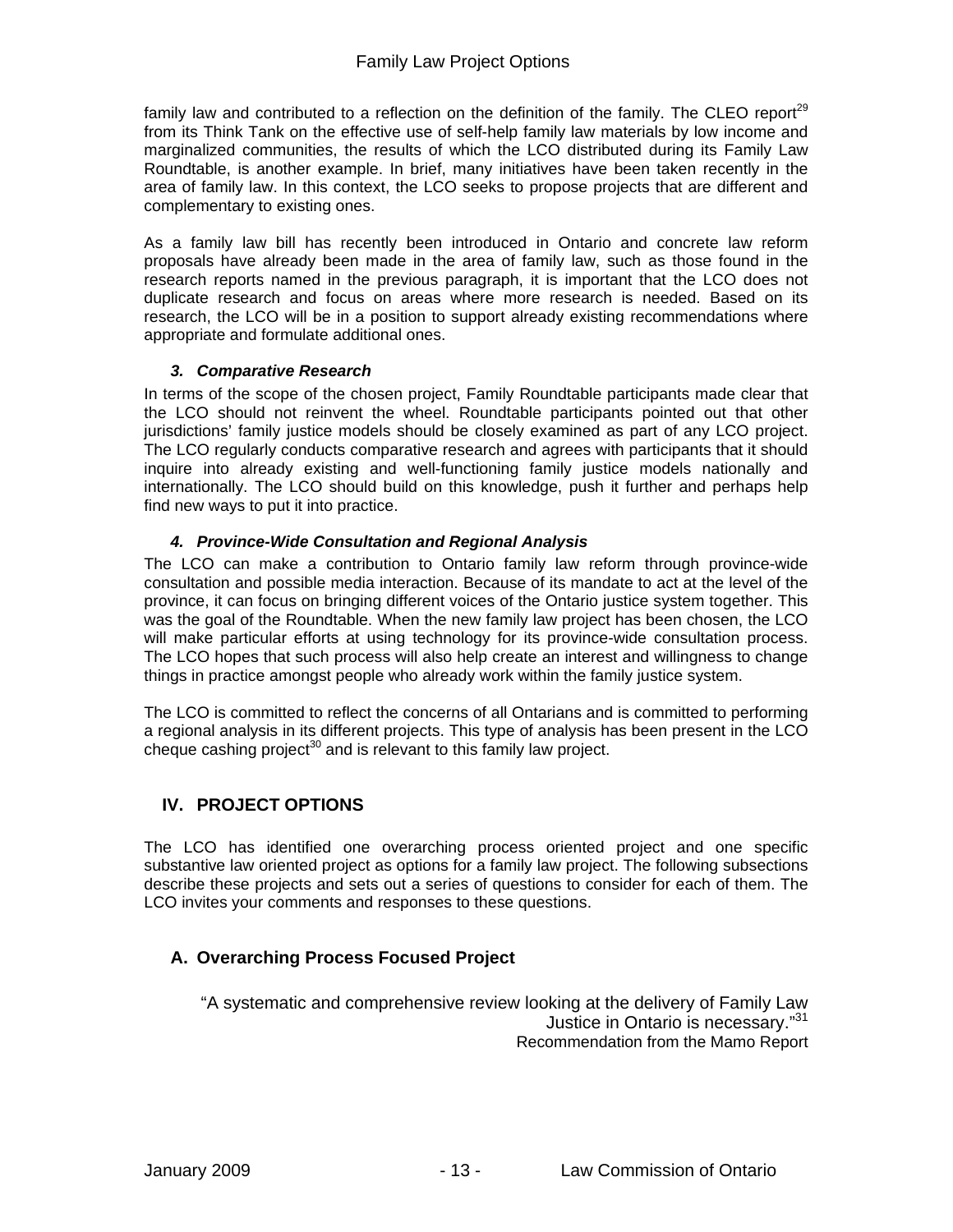#### *1. Defining the Roles of Ontario Family Justice System Actors*

This process oriented project would attempt to re-think what the role of actors in a model family justice system should be. Starting with the current Ontario system, the LCO would examine who are the actors in the family justice system and what their roles are. The project would then explore whether actors fulfil their roles in practice or whether role confusion is frequent, and whether their roles should change in order to improve the effectiveness of the system. Where necessary, the project would propose role clarifications or changes. This project would focus on the simple question: "who should do what?"

This project would compare the roles of Ontario actors to that of other family justice systems in Canada and abroad. In particular, the LCO would study family justice models in the United States and Australia, but would consider other jurisdictions as appropriate. This comparative analysis would help identify what other jurisdictions perceive to be the necessary roles in a family justice system.

This project would not only look at the roles of each actor individually but would emphasize relationships between actors. One significant focus of this project would be to examine the tension between actors involved in public and private dispute resolution. The LCO would focus on the complementarity of their roles. It would seek to define what each dispute resolution actor's role should be and avoid overlap between them.

Another important focus of this project would be to explore differences in impact on the family justice system when roles are played by people with different individual and group identity characteristics. The family justice system's problems cannot be said to affect only minorities and marginalized groups. Most, if not all, users experience many of them. However, these problems may have a different impact on different people depending on their identity characteristics, an issue that this project will examine closely, in light of considerations described in the second part of this paper.

As the family justice system is under financial pressure, all actors are trying to cope within its limits. This pressure contributes to role confusion. Role confusion is also caused by the addition of new actors in the system over time, legislative changes, fragmented processes and the rise of unrepresented litigants. This role confusion or borrowing does not always benefit system users. It is therefore important to discuss and re-define these roles within the current limits of the family justice system, but also to start thinking about how re-defining these roles can help transition towards a better system.

| <b>System Users</b>                                             |                                             |  |
|-----------------------------------------------------------------|---------------------------------------------|--|
| Children                                                        | Unrepresented litigants                     |  |
| Parents                                                         | People who have had a violent behaviour in  |  |
|                                                                 | a family context                            |  |
| Grand-parents                                                   | Victims of family violence                  |  |
| Common law or married, same or different                        | Neighbours<br>families<br>friends of<br>and |  |
| sex couples                                                     | experiencing conflict and violence          |  |
| <b>Parties</b><br>cohabitation<br>to<br>agreements<br><b>or</b> | <b>Extended family members</b>              |  |
| marriage contracts                                              |                                             |  |

Examples of actors whose role the LCO would examine include the following: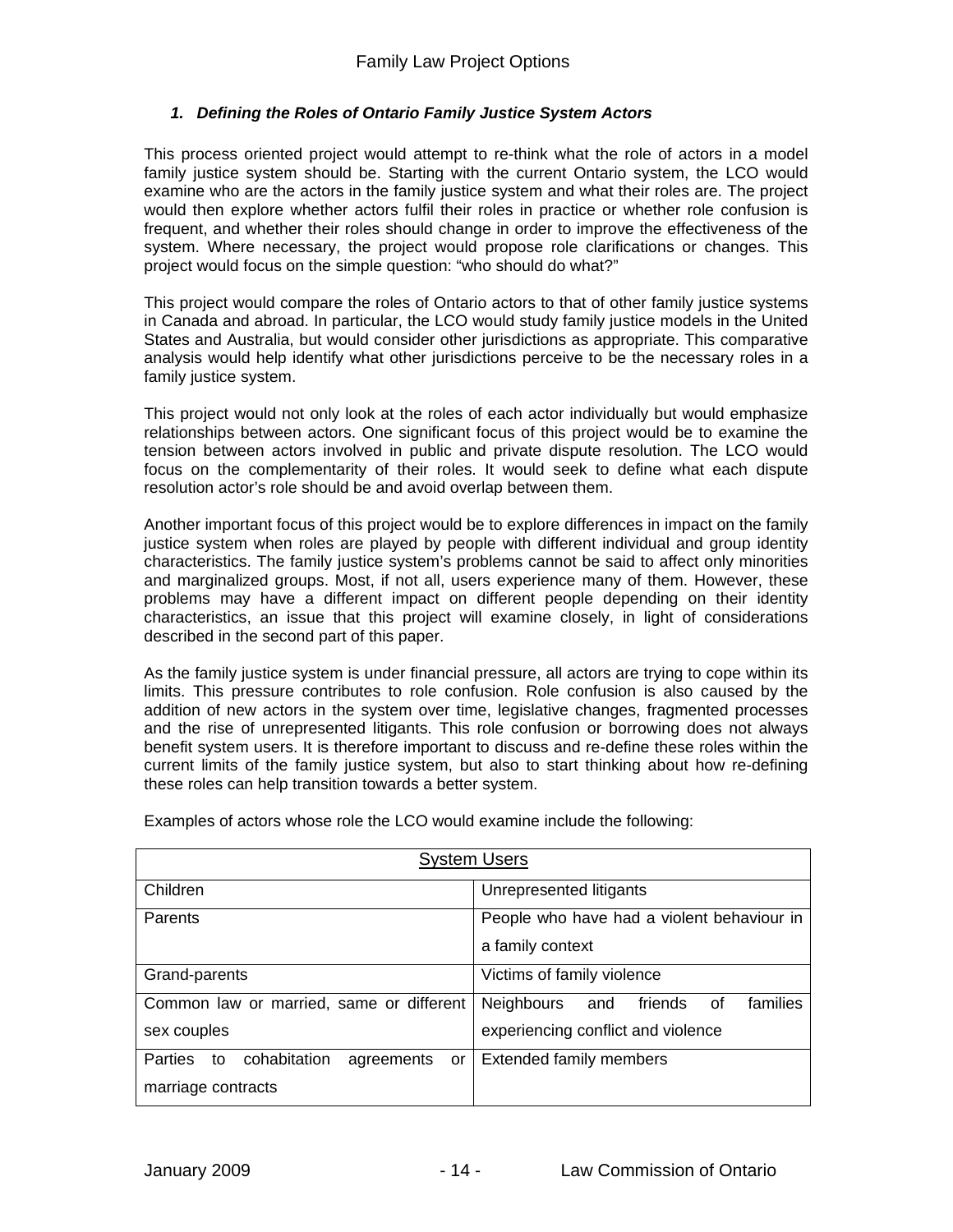| Public and private dispute resolution users | People simultaneously involved in the family |
|---------------------------------------------|----------------------------------------------|
|                                             | and criminal and/or immigration systems      |
| Frequent users of the court system          | Legal Aid users                              |

| <b>System Workers</b>    |                                       |  |
|--------------------------|---------------------------------------|--|
| Child protection workers | Social workers                        |  |
| Legal Aid workers        | Psychologists                         |  |
| Lawyers                  | Police officers                       |  |
| Law clerks               | Immigration officers                  |  |
| <b>Mediators</b>         | Women's shelters staff                |  |
| Arbitrators              | Family Law Information Centres' staff |  |
| Parenting coordinators   | Legal clinics' staff                  |  |
| Judges                   | Government representatives            |  |

The LCO would develop short, medium and long term recommendations to re-define the roles of actors in the Ontario family justice system and improve its overall functioning.

#### *2. Questions to Consider*

- Should new roles be created within the system? Have some roles become unnecessary?
- Should this project focus on the role of only one or two actors within the family justice system?
- Many believe that courts are used beyond their capacity. Are court actors' roles appropriately defined? Are courts doing things that other bodies should do? Are roles properly defined between public and private dispute resolution? What should be the role of ADR and family supports in the family justice system?
- Does this project properly address the needs of Ontarians who contract out of Ontario family law? Who can support them in their decision-making? Who can respond to their needs?
- How can a model family justice system's activities be best coordinated? Is a coordination role necessary? Who should perform this role?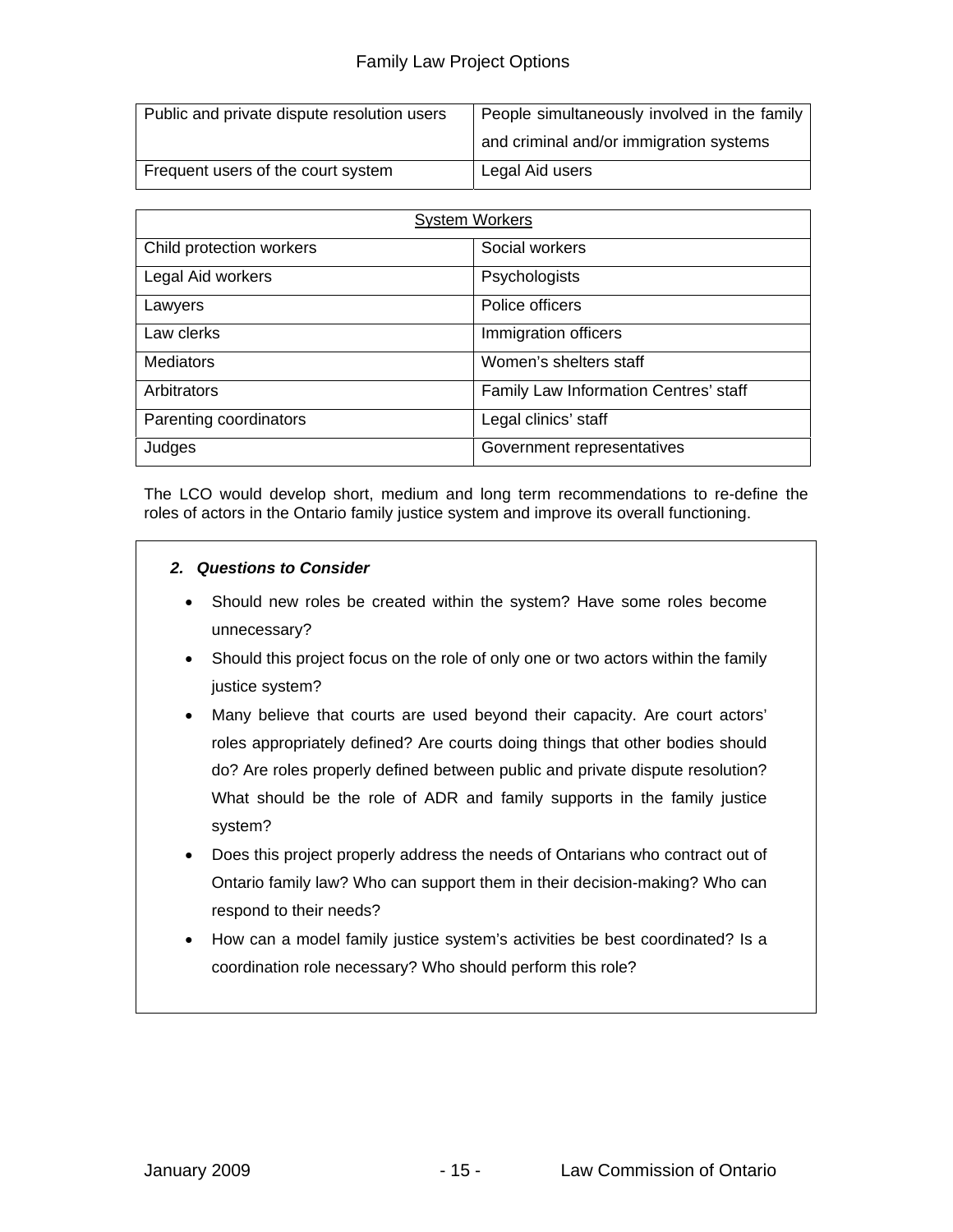# **B. Specific Substantive Project**

#### *1. The Matrimonial Home's Legislative Framework in Ontario*

The Ontario government recently introduced a bill clarifying that debts related to the purchase or significant improvement of a matrimonial home should be deducted from the net family property under the *Family Law Act*. 32 This is an example of a positive step in terms of clarifying the law as it relates to the matrimonial home in Ontario. However, other legal issues remain in this area, which this project would seek to address.

This project would examine the legislative framework around the matrimonial home in This project would examine the regionality matricians and the participants. For example,<br>Ontario. It would look into legal issues mentioned by Roundtable participants. For example, following the work of the former Ontario Law Reform Commission on family law property,<sup>3</sup> the LCO would examine the issue of the non-deductibility of the matrimonial home at the date of marriage and, especially, its impact on women. $34$  It would look into the impact of the *Family Law Act* matrimonial home provisions on common law spouses and cohabitees. It would also explore issues related to matrimonial homes situated on reserves.

In addition to legal analysis, the LCO could use social science tools, including gender-based data, to better understand the impact of the current legal framework on Ontario families. A social science approach may also be helpful in terms of identifying why, for example, the matrimonial home is not always split 50/50 at relationship breakdown. It would help understand why the matrimonial home still has a special status as opposed to other assets in Ontario law. This aspect of the project would help the LCO propose law reform that reflects today's context.

#### *2. Questions to Consider*

- As research has already been done in the area of the non-deductibility of the matrimonial home, is it useful for the LCO to focus on this issue? Is there already consensus around the idea that the matrimonial home be deducted and if so, should it be the role of government to introduce legislation in this area without need for further research?
- Is it useful to study the matrimonial home in isolation or would it be better to study all family property?
- Is there a way to study the matrimonial home without excluding those who do not own homes? Is access to matrimonial homes a significant issue in Ontario (both in terms of access to ownership and access to a home owned by an exspouse)?
- Are there other specific legal issues that should be addressed around the matrimonial home?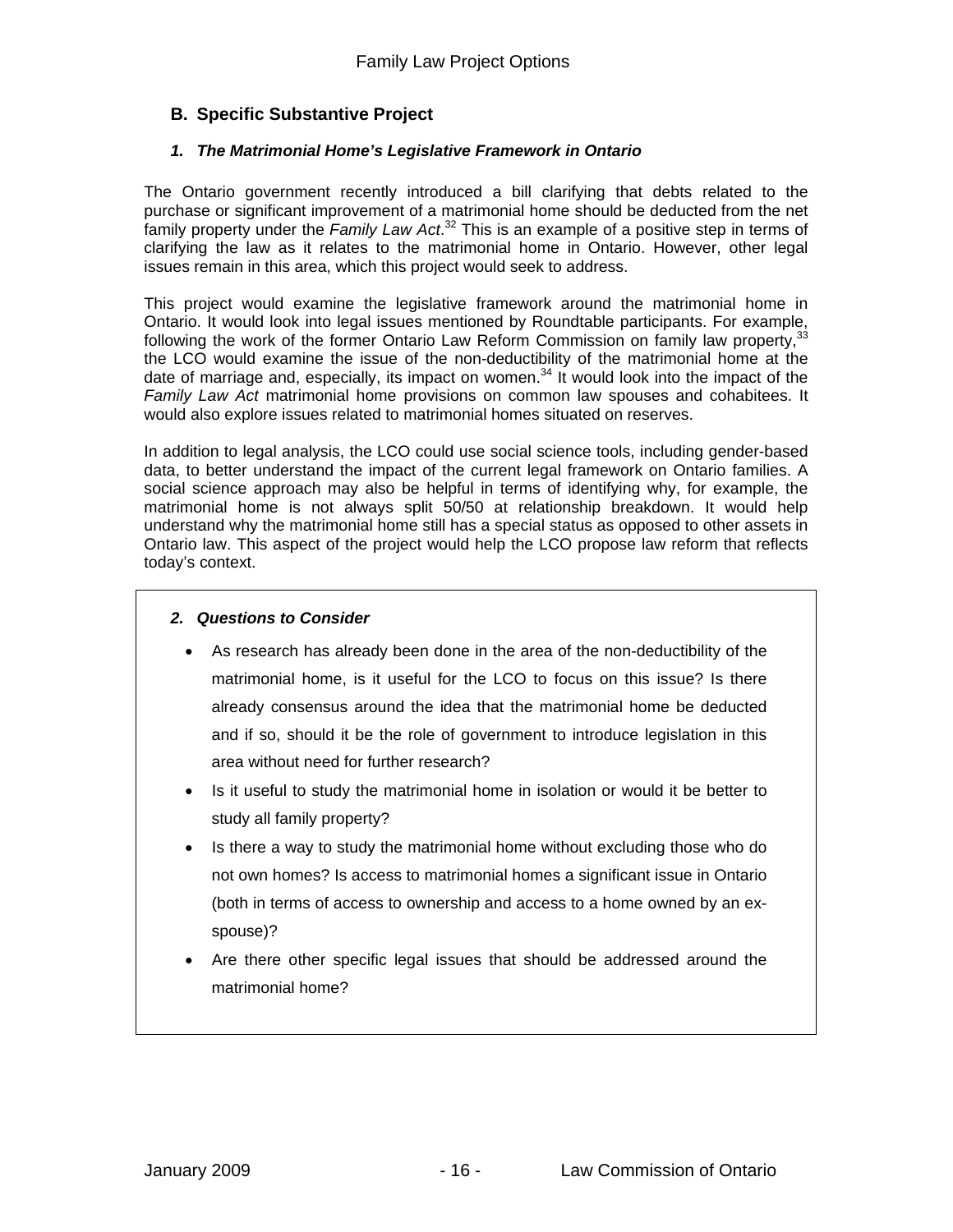# **V. MOVING FORWARD**

This paper has summarized the process leading to developing family law project options for the LCO. It has described the family law consultation process and considerations in designing a family law project, as well as the project options themselves. At this stage, the LCO would like to continue exchanging ideas with those who already made submissions to the LCO or participated in the Roundtable, as well as more broadly with members of the Ontario population who have not yet had a chance to intervene yet in this process. Based on responses to the Consultation Paper and its own research, the Law Commission will develop a family law project proposal to be submitted to its Board of Governors for approval.

# **VI. GENERAL CONSULTATION QUESTIONS**

The LCO invites your comments on the issues raised by this Paper. In particular, the LCO would like to hear from you on the following questions:

#### *General Consultation Questions*

- Between the options described above (the overarching or the specific project), which project do you believe the LCO should undertake in 2009?
- What do you see as the advantages and disadvantages of the two project options described above?
- Do you have additional comments in response to each project option's "Questions to consider" section?
- Do you believe that the project options respond to the majority of family justice system users? If you do, how would you describe this majority? Does the majority in society correspond to the majority of family justice system users?
- Do the proposed project options as described respect the specific impact that family law problems have on different groups?
- Would it be preferable to focus on a more specific group of family justice system users? For example, should the LCO focus on the possibility of creating specific dispute resolution mechanisms amongst Aboriginal communities in Ontario?
- Are there any considerations missing from this paper that would be important to take into account in choosing a project?
- What consultation tools would you like to see the LCO using for the family law consultation process? How can the LCO better reach you?
- How do you think the LCO can improve access to the consultation process across Ontario?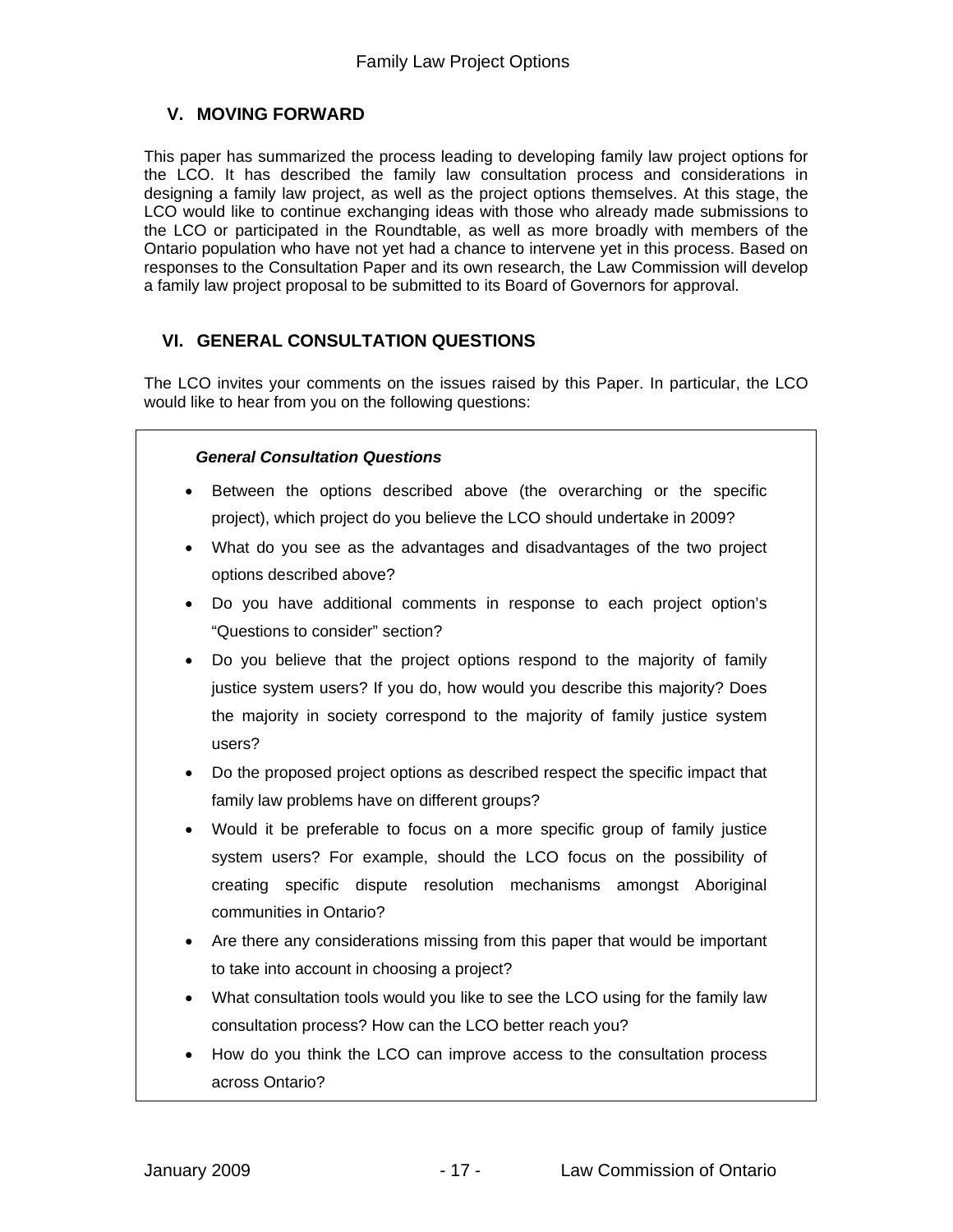#### **VII. LIST OF ROUNDTABLE PARTICIPANTS**

#### Academics

Martha Bailey, Queen's University Faculty of Law Nicholas Bala, Queen's University, Faculty of Law Berend Hovius, University of Western Ontario, Faculty of Law Lesley Jacobs, York Institute for Public Policy and Law

#### **Clinics**

Louise Huneault, Family Law Information Centre, Sudbury Mary Marrone, Income Security Advocacy Clinic Margaret Parsons, African Canadian Legal Clinic Connie Renshaw, Family Law Information Centre, St. Catharine's

#### Community Organizations

Carol Barkwell, Luke's Place Zahra Dhanani, Metro Action Committee on Violence Against Women and Children Jack Falkins, Ontario Federation of Indian Friendship Centres Claudia LeGarde, Ontario Native Women's Association Fran Odette, DAWN Canada

#### Government Representatives

Miranda Gass-Donnelly, Ministry of the Attorney General Lise Lafrenière-Henrie, Department of Justice Elissa Leiff, Department of Justice Ida Bianchi, Legal Aid Ontario Elizabeth McCarty, Office of the Children's Lawyer Dena Moyal, Office of the Children's Lawyer Anne Marie Predko, Ministry of the Attorney General

#### **Judiciary**

Patti Cross, Ontario Court of Justice Madame Justice Mary Jane Hatton, Superior Court of Justice Madame Justice Geraldine Waldman, Ontario Court of Justice

#### Legal Organizations

Tom Dart, Ontario Bar Association Seema Jain, Ontario Association for Family Mediation Susan McGrath, Law Society of Upper Canada Judith Nicoll, The Advocates' Society Laurie Pawlitza, Law Society of Upper Canada

#### Practitioners: Private Firms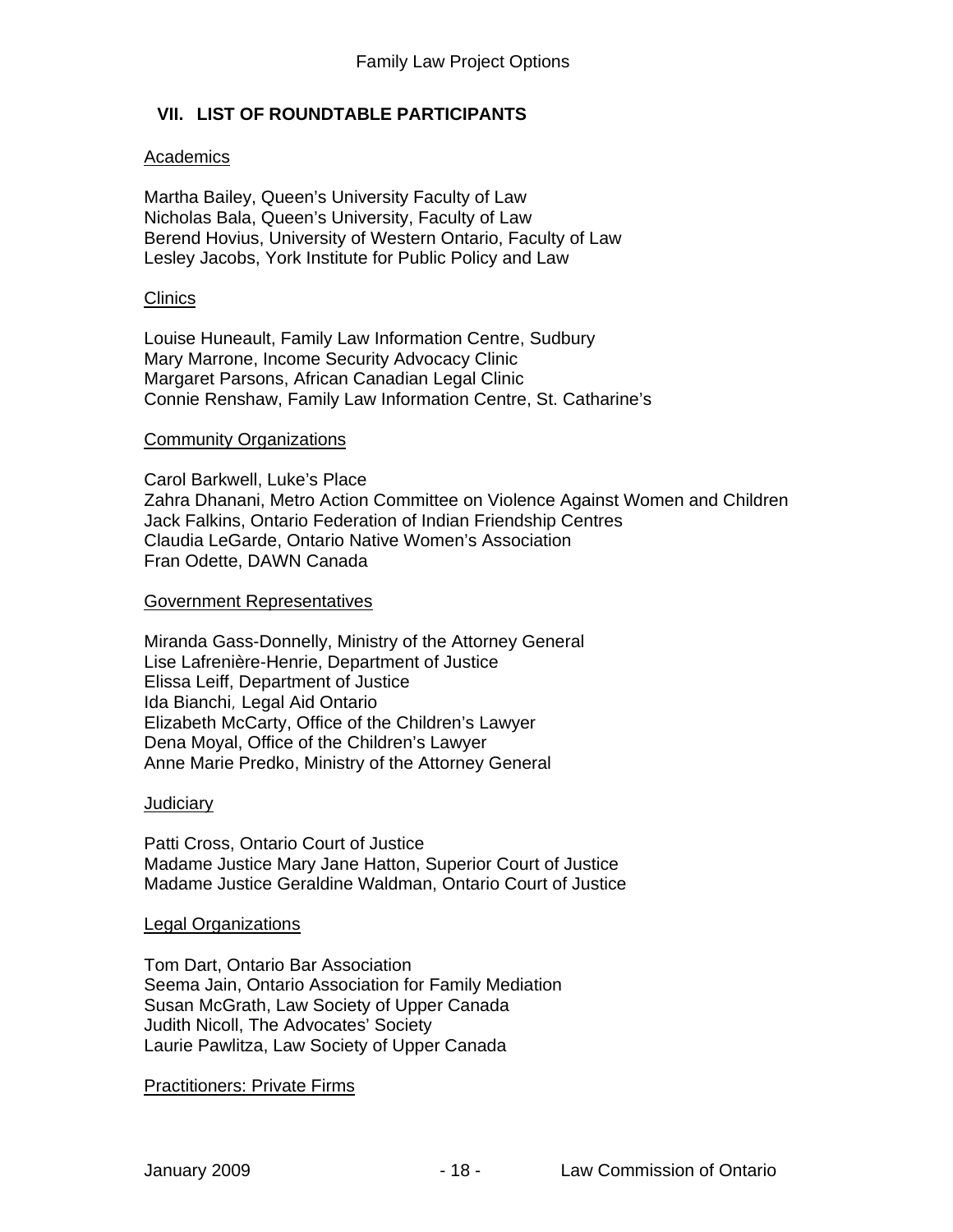Philip Epstein, Epstein Cole LLP Kelly Jordan, Jordan Battista LLP Alfred Mamo, Mamo & Associates Nicole Tellier, Sole Practitioner Lorne Wolfson, Torkin Manes

# **VIII. HOW TO PARTICIPATE**

The LCO invites your comments on the issues raised in this Consultation Paper. Your comments will be considered when the LCO makes a final choice of a family law project to submit to its Board of Governors for approval. You may develop extensive submissions or make shorter comments.

Submissions and comments must be received by **March 13, 2009.** 

You can mail, fax, e-mail your submissions or comments or use the LCO website comments form:

**Law Commission of Ontario "Family Law Project Options Consultation" Physical Resources Building Suite 1093, 4700 Keele St., Toronto, ON M3J 1P3** 

**Fax: (416) 650-8418 E-mail: LawCommission@lco-cdo.org Website Family Law Project Link and Comments Form: (ADD HERE).** 

If you have questions regarding this consultation, please contact us at (416) 650-8406.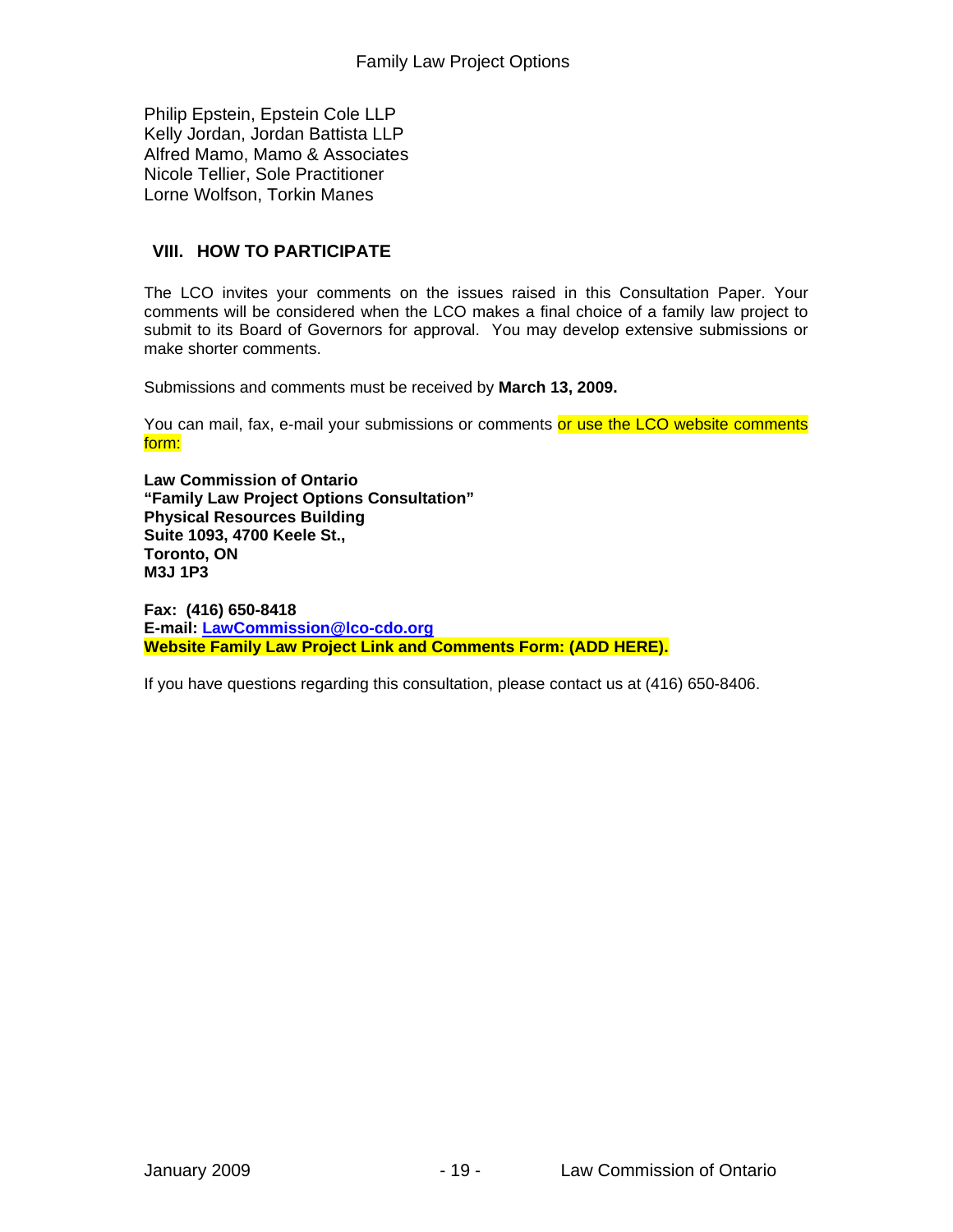# **ENDNOTES**

1 Law Commission of Ontario, Strategic Plan 2008-2012, p. 1-2, available online: http://www.lcocdo.org/en/documents/HighlightsLCOstrategicplan-final-april08.pdf [LCO Strategic Plan]. Same as above.  $3$  Chief Justice of Ontario, the Honourable Warren K. Winkler, publicly stated that family law is in need of significant reform, particularly with regards to the delivery of family law across the province to better serve the public (Warren K. Winkler, "Access to Justice" (Remarks at the Law Society of Upper Canada's Six Minute Family Law Lawyer Conference, December 5, 2007 [unpublished]). In 1993, the former Ontario Law Reform Commission made recommendations for family law reform on a wide range of issues, including the application of common law remedies in matrimonial property disputes, equalization at death, problems with valuation and the treatment of the matrimonial home (Ontario Law Reform Commission, *Report on Family Property Law* (Toronto: 1993). 4 <sup>4</sup> Report of Creative Symposium, Toronto, November 30, 2006 [unpublished]. 5 Lorne Sossin, *Research Priorities Report: Submitted to the Board of Governors of the Law Commission of Ontario*, April 27, 2007, available online in English only: http://www.lcocdo.org/en/documents/SossinResearchReport.pdf. 6 *Family Law Act*, R.S.O. 1990, c. F-3. 7 *Nova Scotia (Attorney General) v. Walsh*, 2002 SCC 83, [2002] 4 S.C.R. 325. 8 Ontario Law Reform Commission, *Report on the Rights and Responsibilities of Cohabitants Under the Family Law Act* (Toronto: 1993). See the LCO website: http://www.lco-cdo.org/en/documents/Currentprojects/pensions.html.<br>
<sup>10</sup> See 2006 Statistics Canada Census, available online: http://www40.statcan.gc.ca/l01/cst01/demo11b-eng.htm.<br><sup>11</sup> Same as above. For more information about francophones in Ontario, see the website of the Office<br>of Francophone Affairs of the Ontario government (http://www.ofa.g <sup>12</sup> See for example the *French Language Services* Act, R.S.O. 1990, c. F-32.<br>
<sup>13</sup> See the Etablissement.Org website: http://etablissement.org/sys/faqs\_detail.asp?faq\_id=4000774.<br>
<sup>14</sup> See 2006 Statistics Canada Census, provides plain language legal information on women's rights under Ontario family law. This information is available in 11 languages: English, French, Arabic, Chinese (traditional), Chinese (simplified), Farsi, Punjabi, Somali, Spanish, Tamil and Urdu (see <u>http://onefamilylaw.ca/en/home</u>).<br>
<sup>17</sup> See the Law Foundation of Ontario website:<br>
<u>http://www.lawfoundation.on.ca/linguistic\_rural\_access.php</u>.<br>
<sup>18</sup> Family Responsibility O Family Responsibility Office (the "FRO") is Ontario's maintenance enforcement program (MEP) that administers and enforces child support payments and spousal support payments in the province.<br><sup>19</sup> See the LCO Strategic Plan, above note 1 at p. 1-2. 20 See the LCO website at <u>http://www.lco-cdo.org/en/disabilities.html</u>.<br>
<sup>21</sup> For more information about Legal Aid Ontario family law services, see<br>
<u>http://www.legalaid.on.ca/en/qetting/Family.asp</u>.  $\frac{22}{22}$  See the LCO Strategic Plan, above note 1 at p. 1. <br><sup>23</sup> For more information on the Division of Pensions Upon Marriage Breakdown project and to read the LCO final recommendations, see http://www.lco-<br>
cdo.org/en/documents/Currentprojects/prensions.html<br>
<sup>24</sup> Bill 133 Ap Act to current <sup>24</sup> Bill 133, *An Act to amend various Acts in relation to certain family law matters and to repeal the Domestic Violence Protection Act, 2000, 1st Sess., 39<sup>th</sup> Leg., Ontario, 2008.* <sup>25</sup> Same as above.<br><sup>26</sup> Alfred A. Mamo, Peter G. Jaffe, and Debbie G. Chiodo, *Recapturing and Renewing the Vision of the*<br>*Family Court*, April 27, 2007 [Mamo Report]. *Family Court*, April 27, 2007 [Mamo Report]. 27 Honourable Coulter A. Osborne, Q.C., *Civil Justice Reform Project: Summary of Findings and*  **Recommendations.** November 2007, available online: http://www.attorneygeneral.jus.gov.on.ca/english/about/pubs/cjrp.

28 Law Commission of Canada, *Beyond Conjugality: Recognizing and Supporting Close Personal* 

*Adult Relationships* (Ottawa: 2001). 29 Community Legal Education Ontario (CLEO), *Tapping the Community Voice: Looking at Family Law Self-Help through an Access to Justice Lens: Themes and Recommended Next Steps*, September 5, 2008 [unpublished].